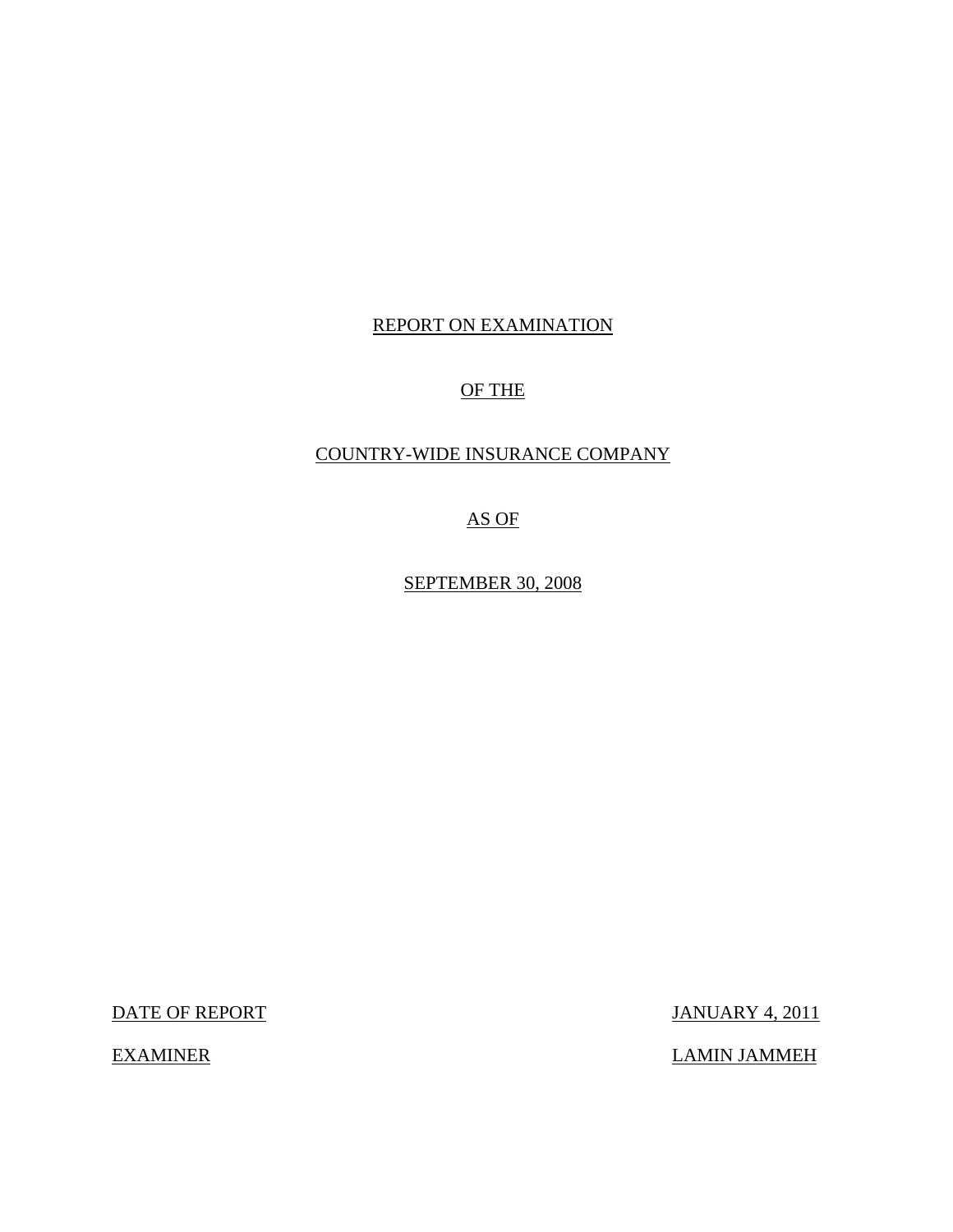# TABLE OF CONTENTS

| <u>ITEM NO.</u> |                                                       | PAGE NO.       |
|-----------------|-------------------------------------------------------|----------------|
|                 |                                                       |                |
| 1.              | Scope of examination                                  | $\overline{2}$ |
| 2.              | Description of Company                                | $\overline{2}$ |
|                 | A. Management                                         | $\mathbf{2}$   |
|                 | B. Territory and plan of operation                    | $\overline{4}$ |
|                 | C. Reinsurance                                        | $\overline{4}$ |
|                 | D. Third party administration line of business        | 5              |
|                 | E. Holding company system                             | 9              |
|                 | F. Law firms                                          | 12             |
|                 | G. Significant operating ratios                       | 19             |
|                 | H. Accounts and records                               | 20             |
|                 | I. Adjuster's license                                 | 21             |
| 3.              | <b>Financial statements</b>                           | 23             |
|                 | A. Balance sheet                                      | 23             |
| 4.              | Losses and loss adjustment expenses                   | 25             |
| 5.              | Other amounts recoverable under reinsurance contracts | 26             |
| 6.              | Territorial and take-out credits                      | 27             |
| 7.              | Conclusion                                            | 28             |
| 8.              | Summary of comments and recommendations               | 29             |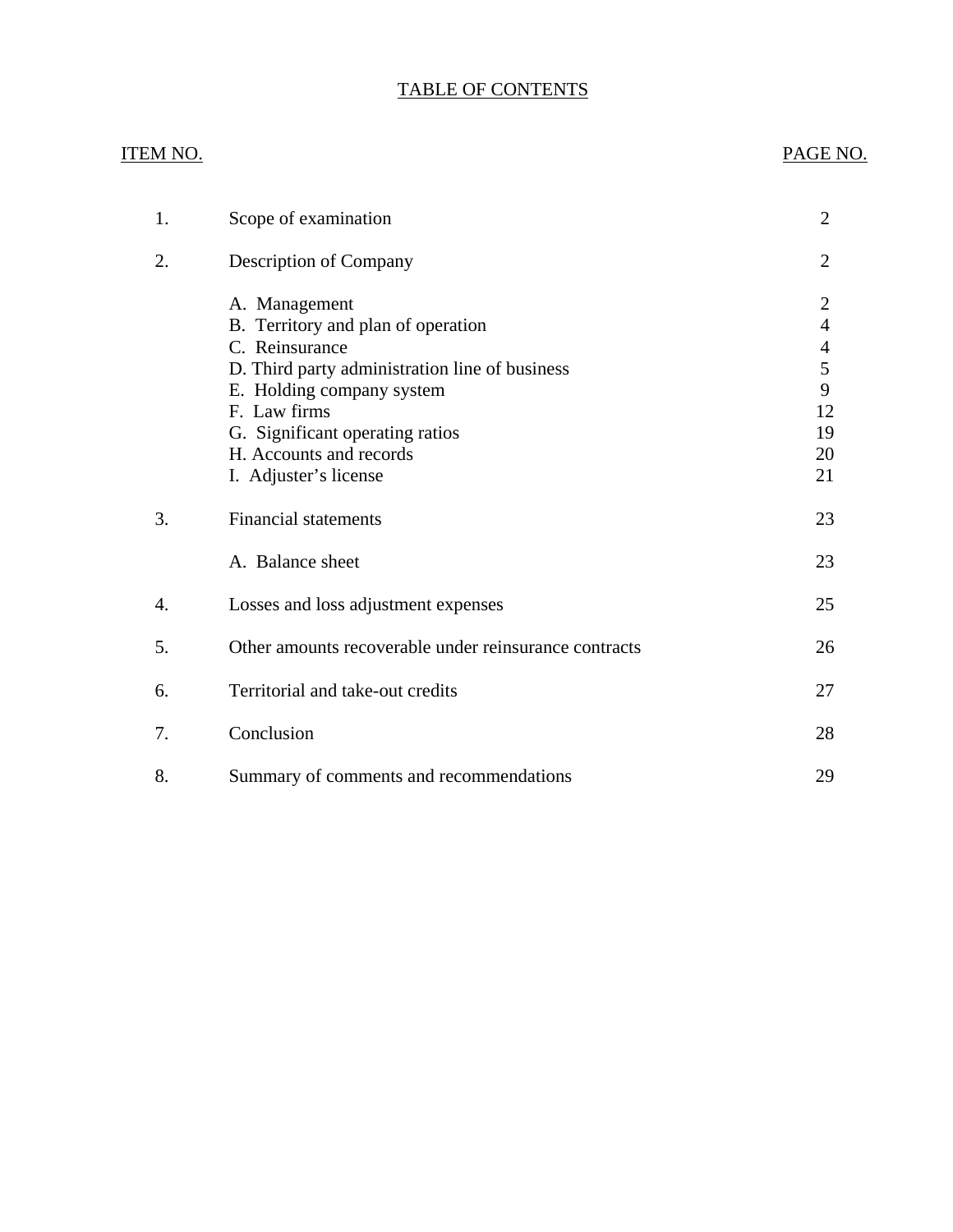

STATE OF NEW YORK INSURANCE DEPARTMENT 25 BEAVER STREET NEW YORK, NEW YORK 10004

January 4, 2011

Honorable James J. Wrynn Superintendent of Insurance Albany, New York 12257

Sir:

Pursuant to the requirements of the New York Insurance Law, and in compliance with the instructions contained in Appointment Number 30273 dated November 12, 2008, attached hereto, I have made an examination into the condition and affairs of Country-Wide Insurance Company as of September 30, 2008, and submit the following report thereon.

Wherever the designations "the Company" and "Country-Wide" appear herein without qualification, they should be understood to indicate Country-Wide Insurance Company.

Wherever the term "Department" appears herein without qualification, it should be understood to mean the New York Insurance Department.

The examination was conducted at the Company's home offices located at 40 Wall Street, New York, NY 10005.

This examination has determined that as of September 30, 2008, the Company was insolvent in the amount of \$4,330,184 and its required to be maintained surplus of \$1,324,132 was impaired in the amount of \$5,654,316.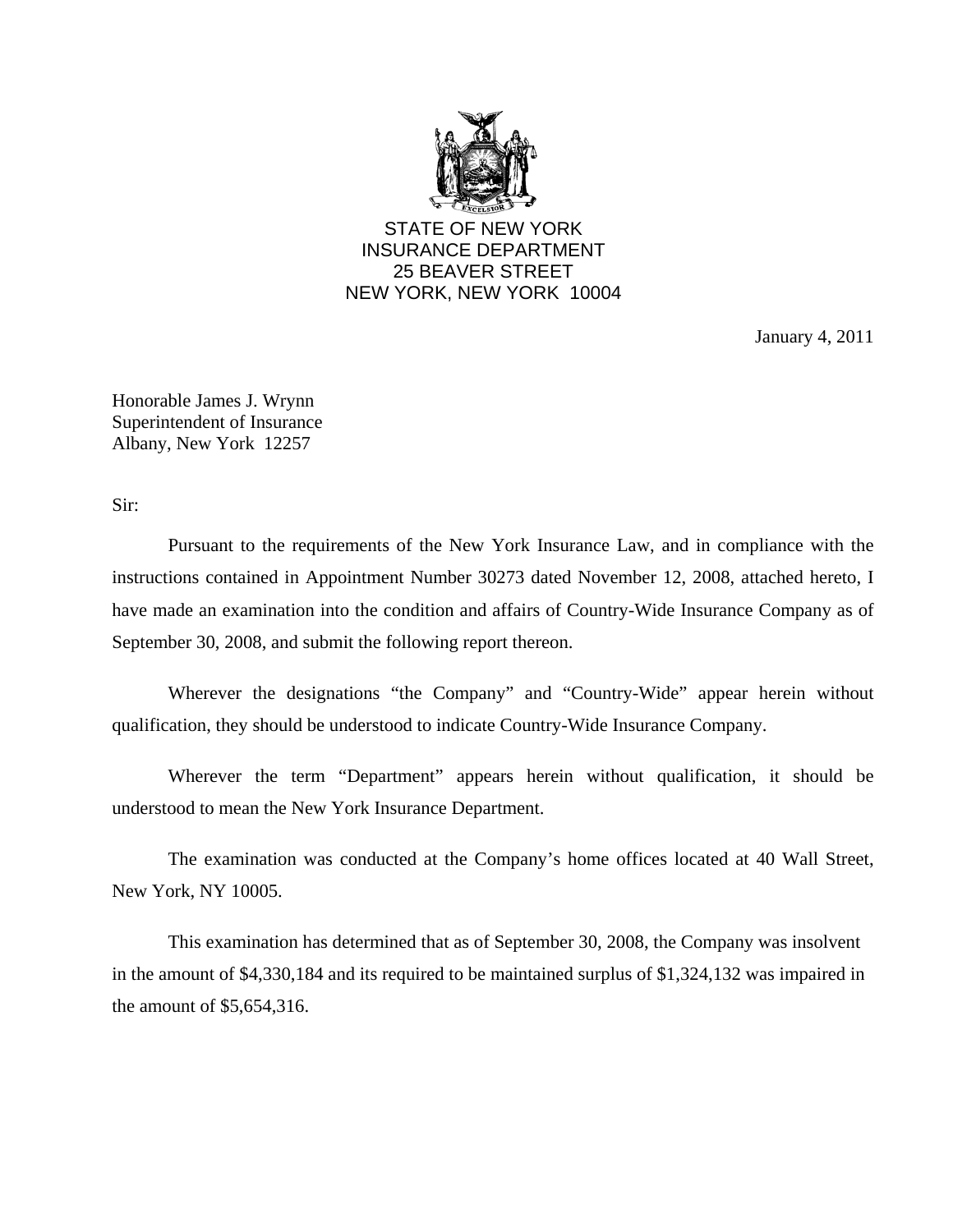#### 1. SCOPE OF EXAMINATION

<span id="page-3-0"></span>This examination covers the period from January 1, 2005 through September 30, 2008, and was limited in scope to those areas deemed necessary for review by the Department. This examination reviewed the Company's loss and loss adjustment expense reserves, its ceded reinsurance program, reinsurance assets and liabilities, related party transactions and the related reinsurance assets and liabilities, corporate matters, and the admitted assets reported by the Company entitled "Territorial credits" and "Take-out credits."

Transactions occurring subsequent to this period were reviewed where deemed appropriate by the examiner.

This report on examination is confined to financial statements and comments on those matters, which involve departures from laws, regulations or rules, or which are deemed to require explanation or description.

## **2. DESCRIPTION OF COMPANY**

Country-Wide Insurance Company was incorporated under the laws of the State of New York on December 23, 1963. It was licensed and commenced business on April 15, 1964.

Paid in capital of \$1,324,132 is comprised of [264,826.50](https://264,826.50) shares of common stock at \$5.00 par value per share. Gross paid in and contributed surplus was \$365,116.

A. Management

Pursuant to the Company's charter and by-laws, management of the Company is vested in a board of directors consisting of not less than thirteen nor more than sixteen members. The board met four times during each calendar year. At September 30, 2008, the board of directors was comprised of the following fourteen members:

| Name and Residence                 | <b>Principal Business Affiliation</b>                                        |
|------------------------------------|------------------------------------------------------------------------------|
| Cynthia Appelblatt<br>New York, NY | Senior Vice President and General Counsel,<br>Country-Wide Insurance Company |
| William D. Bierman<br>Closter, NJ  | Law Firm of Nowell Amoroso Klein Bierman, P.A.                               |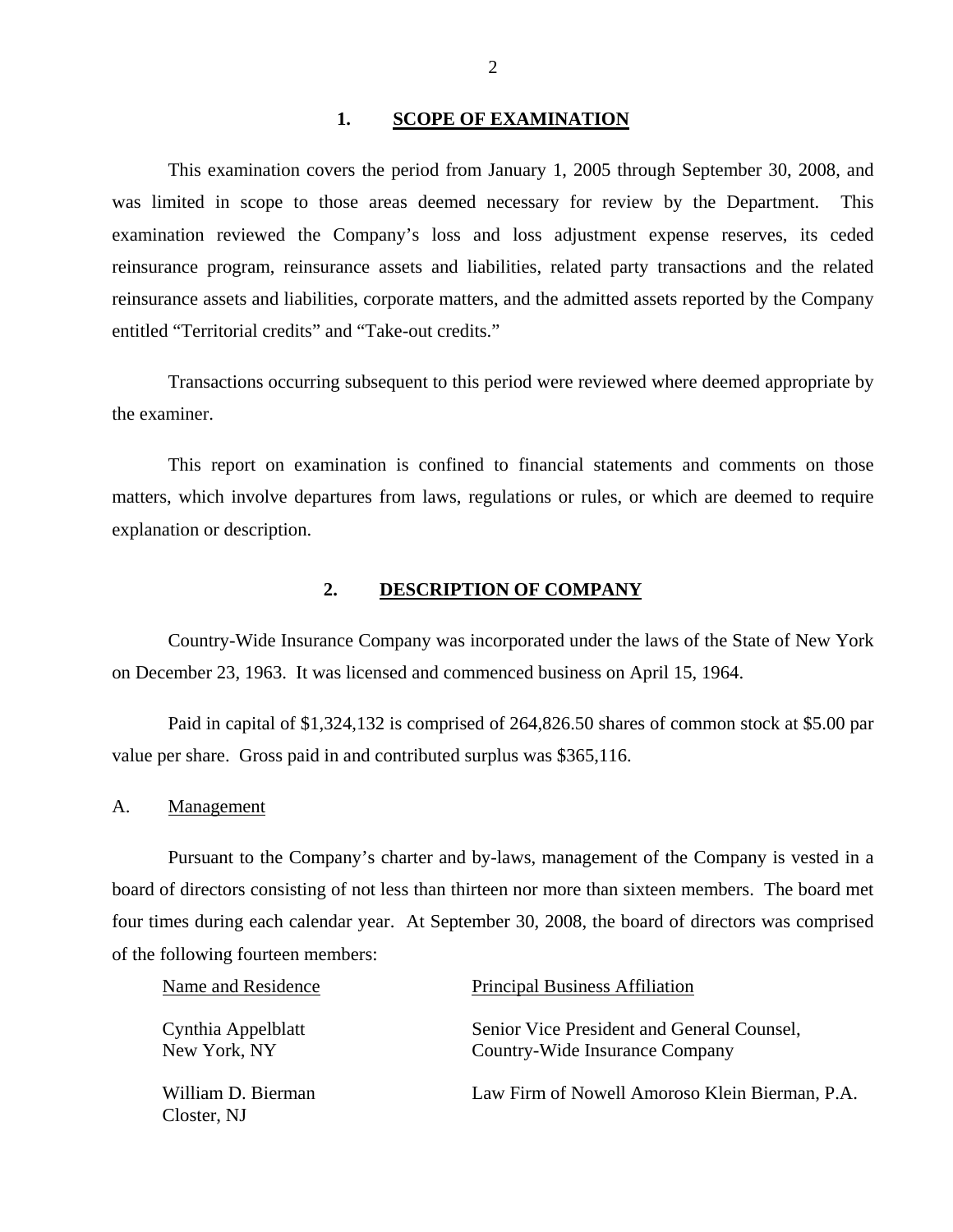| Alan T. Blutman<br>East Meadow, NY       | Law Firm of Costello, Shea and Gaffney LLP                               |
|------------------------------------------|--------------------------------------------------------------------------|
| Barbara A. Cheven<br>Sands Point, NY     | Vice President and Attorney of Record,<br>Country-Wide Insurance Company |
| <b>Raymond Cheven</b><br>Sands Point, NY | Retired                                                                  |
| Zachary Cheven<br>Sands Point, NY        | <b>Executive Vice President,</b><br>Country-Wide Insurance Company       |
| Walter J. Convery<br>East Rockaway, NY   | Vice President,<br>Country-Wide Insurance Company                        |
| Nicholas Filacouris<br>Dix Hills, NY     | Senior Vice President and Treasurer,<br>Country-Wide Insurance Company   |
| Dorothy Goldberg<br>Sands Point, NY      | Retired                                                                  |
| Heidi Jaffe<br>Sands Point, NY           | Secretary,<br>Country-Wide Insurance Company                             |
| Michael D. Jaffe<br>Sands Point, NY      | Chairman and President,<br>Country-Wide Insurance Company                |
| Dr. Edwin C. Rothstein<br>Jamesburg, NJ  | Retired                                                                  |
| Giselle Weinstein<br>New York, NY        | Retired                                                                  |
| Alice J. Zuccaire<br>Great Neck, NY      | Retired                                                                  |

3

A review of the minutes of the board of directors' meetings held during the examination period indicated that the meetings were generally well attended and each board member has an acceptable record of attendance.

As of September 30, 2008, the principal officers of the Company were as follows:

| Name                | Title                                     |
|---------------------|-------------------------------------------|
| Michael D. Jaffe    | <b>Chairman and President</b>             |
| Cynthia Appelblatt  | Senior Vice President and General Counsel |
| Nicholas Filacouris | Senior Vice President and Treasurer       |
| Zachary Cheven      | <b>Executive Vice President</b>           |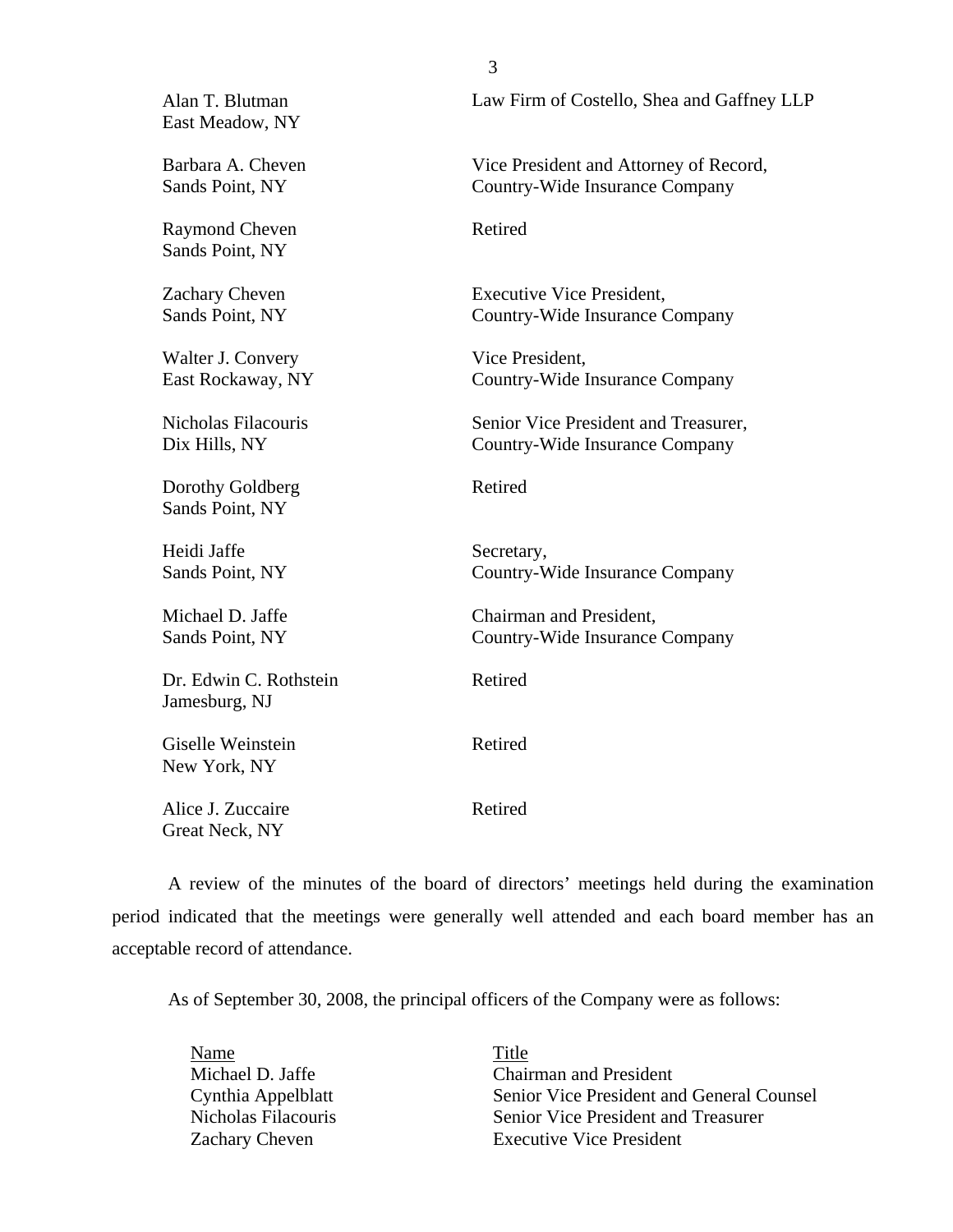## <span id="page-5-0"></span>B. Territory and Plan of Operation

As of September 30, 2008, the Company was licensed to write business in New York only.

As of the examination date, the Company was authorized to transact the kinds of insurance as defined in the following numbered paragraphs of Section 1113(a) of the New York Insurance Law:

| Paragraph | Line of Business                               |
|-----------|------------------------------------------------|
| 4         | Fire                                           |
| 5         | Miscellaneous property                         |
| 6         | Water damage                                   |
| 7         | Burglary and theft                             |
| 8         | Glass                                          |
| 12        | Collision                                      |
| 13        | Personal injury liability                      |
| 14        | Property damage liability                      |
| 15        | Workers' compensation and employers' liability |
| 19        | Motor vehicle and aircraft physical damage     |
| 20        | Marine and inland marine (inland only)         |
|           |                                                |

Based on the lines of business for which the Company is licensed and the Company's current capital structure, and pursuant to the requirements of Articles 13 and 41 of the New York Insurance Law, the Company is required to maintain a minimum surplus to policyholders in the amount of \$1,324,132.

The Company primarily writes auto liability and auto physical damage coverage for private passenger automobiles and trucks. The Company's business is concentrated mainly in the five boroughs of New York City and consists mostly of policies written at the minimum liability limits required by the State of New York.

C. Reinsurance

The Company does not assume any reinsurance business.

The Company has structured its ceded reinsurance program as follows:

#### Type of Contract Cession

Property Catastrophe Excess of Loss 95% of \$1,500,000 in excess of \$500,000 each and every loss occurrence.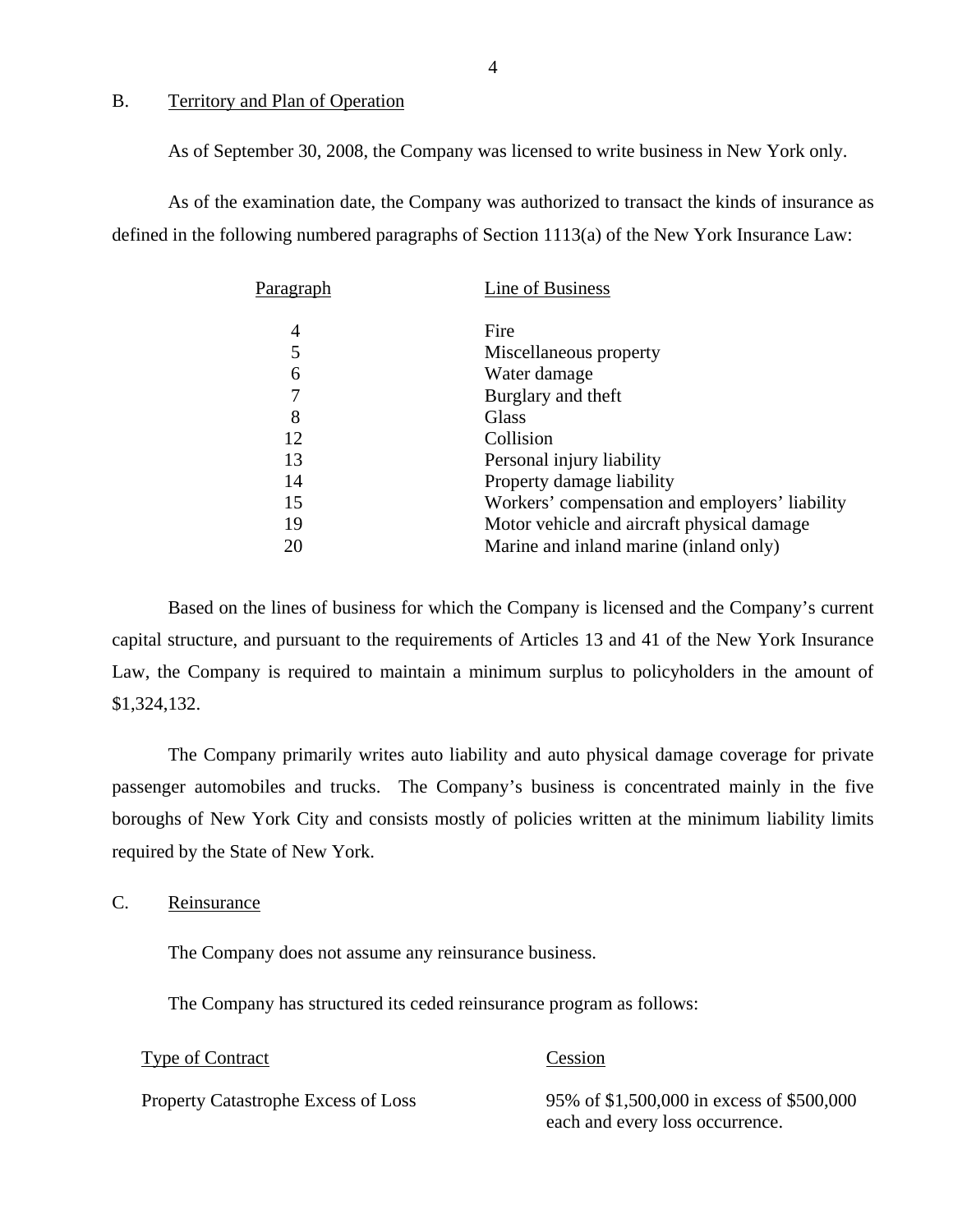| <b>Type of Contract</b>                                                                                                                                                                                  | Cession                                                   |
|----------------------------------------------------------------------------------------------------------------------------------------------------------------------------------------------------------|-----------------------------------------------------------|
| Casualty excess of loss -two layers                                                                                                                                                                      | \$250,000 in excess of \$100,000 each loss<br>occurrence. |
| Private passenger automobile and commercial<br>auto liability.                                                                                                                                           | \$650,000 in excess of \$350,000 each loss<br>occurrence. |
| <b>Obligatory Quota Share</b>                                                                                                                                                                            |                                                           |
| Private passenger automobile and commercial<br>auto liability and physical damage. The property<br>catastrophe excess of loss and the casualty excess<br>of loss treaties in the benefit of this treaty. | 45% quota share of net retained liability                 |

It is the Company's policy to obtain the appropriate collateral for its cessions to unauthorized reinsurers. Letters of credit obtained by the Company to take credit for cessions to unauthorized reinsurers were reviewed for compliance with Department Regulations 133. No exceptions were noted.

All ceded reinsurance agreements in effect as of the examination date were reviewed and found to contain the required clauses, including an insolvency clause meeting the requirements of Section 1308 of the New York Insurance Law.

Except as noted in item 2Hii of this report, a review of the Schedule F data reported by the Company in its filed annual statement was found to accurately reflect its reinsurance transactions. Additionally, management has represented that all material ceded reinsurance agreements transfer both underwriting and timing risk as set forth in the National Association of Insurance Commissioners ("NAIC") Accounting Practices and Procedures Manual Statement of Statutory Accounting Principles ("SSAP") No. 62. Representations were supported by appropriate risk transfer analysis and an attestation from the Company's chief executive officer pursuant to the NAIC Annual Statement Instructions. Additionally, examination review indicated that the Company was not a party to any finite reinsurance agreements. All ceded reinsurance agreements were accounted for as utilizing reinsurance accounting as set forth in paragraphs 17, 19, 25 and 26 of SSAP No. 62.

## D. Third Party Administration Line of Business

Since 2004, the Company has operated as a third party administrator ("TPA") providing claims administrative services to several unaffiliated insurers, for which it receives a fee based on a

5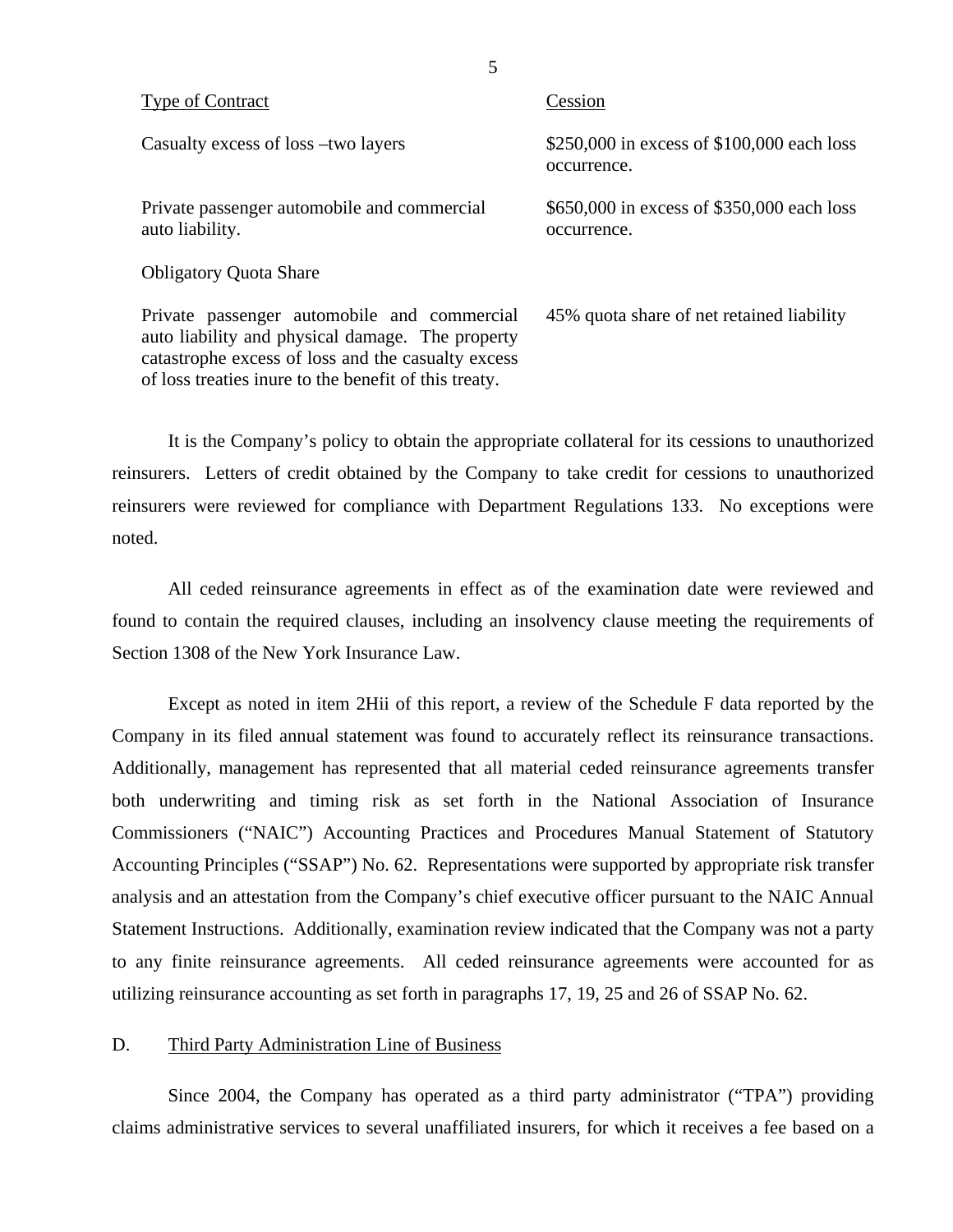percentage of the earned premiums of the business it administers. In correspondence with the examiners, the Company indicated that the TPA business ". . . was a cornerstone of a written remedial plan required by the Property Bureau arising out of a December 31, 1998 examination report. That remedial plan set forth the justification for such action and described why this activity benefited the Company (which had no ready source of capital) by allowing it to begin to restore surplus without incurring additional insurance risk by earning fee-for-service income, while maintaining sufficient claims resources to handle claims incurred on in-force policies. The remedial plan was submitted in response to a directive from the Property Bureau as an alternative to the cessation of writing of new business as set forth therein. . . ."

In 2000, the Company amended its charter, authorizing it to engage in this business. The charter amendment was approved by the Department.

The Company reports the claims administrative fees net of offsetting expenses as other income in the Statement of Income under the caption "Claim Servicing Income (Loss)." During the period from January 1, 2005 through September 30, 2008, the Company reported a net loss on the TPA business in the amount of \$12,140,969, as follows:

|              |             | Direct Claim    | Allocated         | Reimbursement  | Claim Servicing |
|--------------|-------------|-----------------|-------------------|----------------|-----------------|
| Year         | TPA Income  | <b>Expenses</b> | <b>Expenses</b>   | from Law Firms | Income (Loss)   |
| 2005         | \$2,420,208 | (680, 847)      | (6,985,050)<br>S. | \$4,496,411    | (749, 278)      |
| 2006         | 1,384,772   | (317, 159)      | (7,338,481)       | 3,200,000      | (3,070,868)     |
| 2007         | 793,278     | (136,581)       | (6,442,845)       | 605,864        | (5,180,284)     |
| $1/1/2008 -$ |             |                 |                   |                |                 |
| 9/30/2008    | 722,766     | (132,666)       | (4,181,179)       | 450,540        | (3,140,539)     |
| Totals       | \$5,321,024 | \$ (1,267,253)  | \$ (24, 947, 555) | 8,752,815      | \$(12,140,969)  |

The column labeled "Direct Claim Expenses" represents expenses directly attributable to the TPA business; "Allocated Expenses" represents the allocation of a portion of the Company's general overhead expenses to the TPA business; "Reimbursement from Law Firms" represents the amounts that Jaffe & Koumourdous and Cheven, Keely, & Hatzis (the "Law Firms") reimbursed the Company for the use of Country-Wide employees for non-Country-Wide work. The significant losses for the TPA business are not consistent with the risk-free promise in the Company's remediation plan. As the losses result primarily from the large amount of allocated expenses, we must either question the accuracy of this allocation or the viability of the TPA business.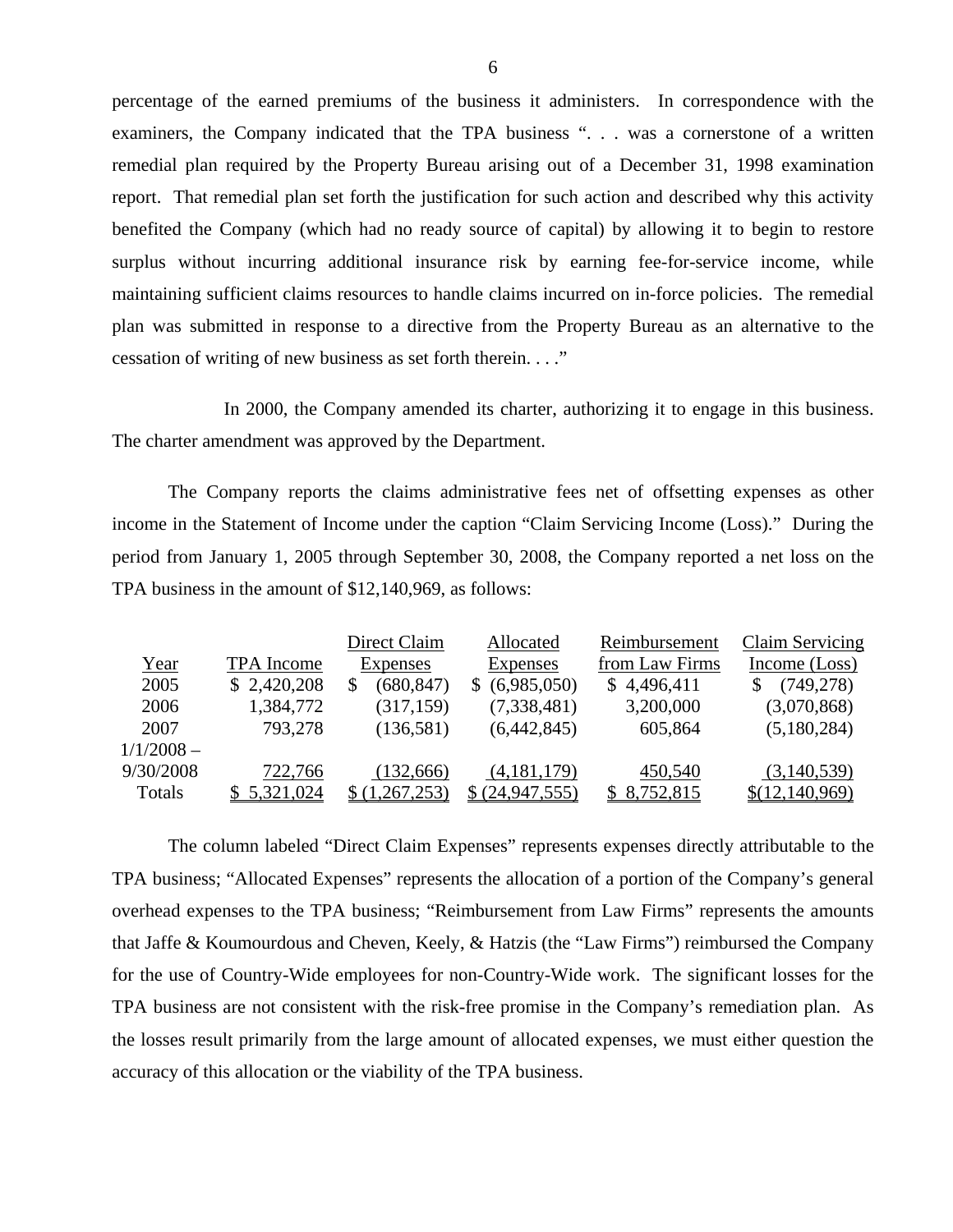It is noted that the \$8,752,815 Reimbursement from Law Firms represents the amounts reimbursed by the Law Firms for the use of Country-Wide employees for all non-Country-Wide work, not just for work on the TPA business. The reimbursement consisted of a calculated amount of \$4,087,860 and an additional reimbursement of \$4,664,955. The services performed relative to the calculated reimbursements are not related to the TPA income of Country-Wide, and therefore, they are most appropriately classified in the Company's income statement as a reduction to other underwriting expenses.

It is recommended that the Company report the Reimbursements from Law Firms on the appropriate income statement lines.

The additional reimbursement of \$4,664,955 was attributed by the Company to the TPA business. The Company stated the following regarding the additional reimbursement:

Management determined that the law firm reimbursement to the Company during these years should be greater than that provided by the formula utilized pursuant to the allocation agreement which contemplated ordinary business conditions. In the years 2005 and 2006, management acknowledged that the law firm had indeed uniquely utilized Company claim employee assistance to achieve the results which gave rise to the increased income and management believed it would be fair and equitable that the Company be reimbursed for the extra effort it dedicated toward this financial success.

It is noted that had the Company only included the additional reimbursements in the Claim Servicing Income (Loss) calculation, the net loss during the period January 1, 2005 through September 30, 2008 would have been \$16,228,829.

The method the Company used to determine the Allocated Expenses was based on the ratio of the number of open claims for the TPA business to the number of open claims for its own business. The \$24,947,555 of general expenses allocated to the TPA business during the examination period appears to be excessive given that the income was only \$5,321,024. Additionally, the amount of expenses allocated each year does not correspond in any way to the income. For example, in 2005, the Company allocated \$6,985,050 of general expenses to the TPA business and had income of \$2,420,208. In 2006, allocated expenses increased to \$7,338,481, while income decreased to \$1,384,772. The Company acknowledged the disparity between income and expenses for the TPA business when questioned about why it would continue this program if it was losing money on it. In correspondence with the examiners concerning the losses of the TPA program, the Company stated: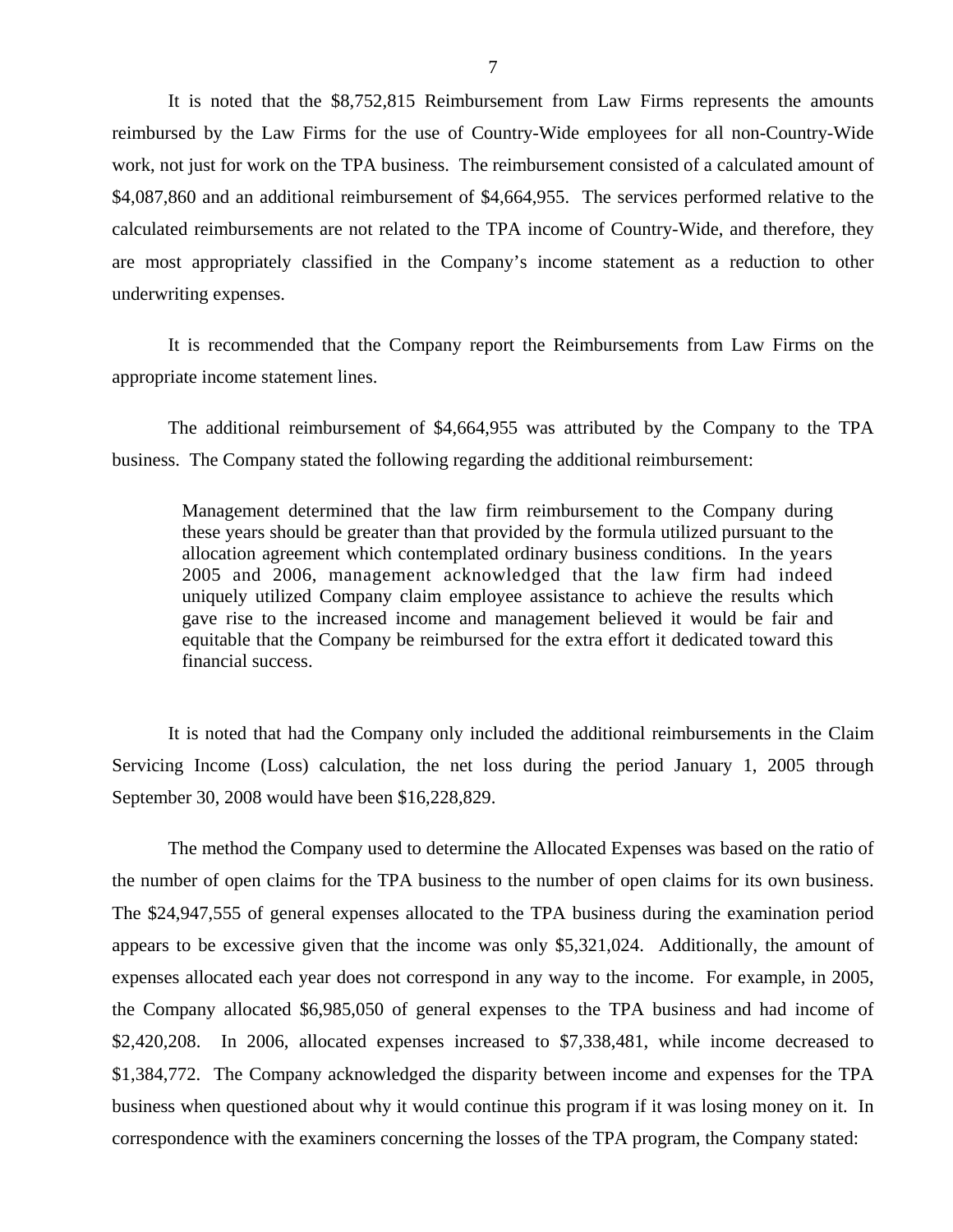The Highlands allocations distort any analysis of the profitability of the TPA programs for two other reasons. In the first place, the allocations for the TPA program had been determined by relying upon claims counts which is certainly a reasonable basis for allocation for the claims programs. However, it should be noted that the Highlands' share was not only affected by its own claims count, which continued to be very large, but also by those associated with other parties involved in the allocation. Consequently, a large closeout of claims in the Country-Wide book of business in 2006 had the effect of increasing the percentage of the total universe of pending cases attributable to Highlands.

The problem also persisted because Highlands claim files, which continue to be in Country-Wide's possession, became largely inactive. Under the circumstances, the Company decided to base allocations on active claims counts beginning in June 2009, thereby eliminating the drag of the Highlands program on overall results. Simply stated, if the Highlands program's negative allocations were removed, the overall program would be profitable.

Highlands Insurance Company went into rehabilitation in November 2003 and it is highly unlikely that the open claim files held by Country-Wide were active until the Company finally changed its allocation method in June 2009.

The following chart shows the income and expenses associated with the Highlands program from 2004 through September 30, 2008:

|              | Fees        | Direct Claim Expenses | <b>Allocated Expenses</b> | Income (loss)  |
|--------------|-------------|-----------------------|---------------------------|----------------|
| 2004         | \$771,460   | \$379,437             | \$5,270,062               | \$(4,878,039)  |
| 2005         | 319,096     | 239,315               | 3,986,448                 | (3,906,667)    |
| 2006         | 104,571     | 30,079                | 3,497,546                 | (3,423,054)    |
| 2007         | 24,009      | 100,275               | 3,665,461                 | (3,741,727)    |
| $1/1/2008 -$ |             |                       |                           |                |
| 9/30/2008    | 15,488      | 7,675                 | 3,001,228                 | (2,993,415)    |
| Totals       | \$1,234,624 | \$756,781             | \$19,420,745              | \$(18,942,902) |

The amount of general expenses allocated to the Highlands program appears to be excessive when compared with the amount of fee income generated for this program. It appears that the Company is not utilizing an equitable methodology in allocating its general expenses to its TPA line of business. This is not in accordance with Department Regulation 30, parts 109.3(h)(1) and  $109.3(h)(2)$ , which state in part:

The bases of allocation used shall be appropriate and applicable to the expenses to which such bases are applied. . . .

Any basis of allocation which is found to be inappropriate shall be discontinued.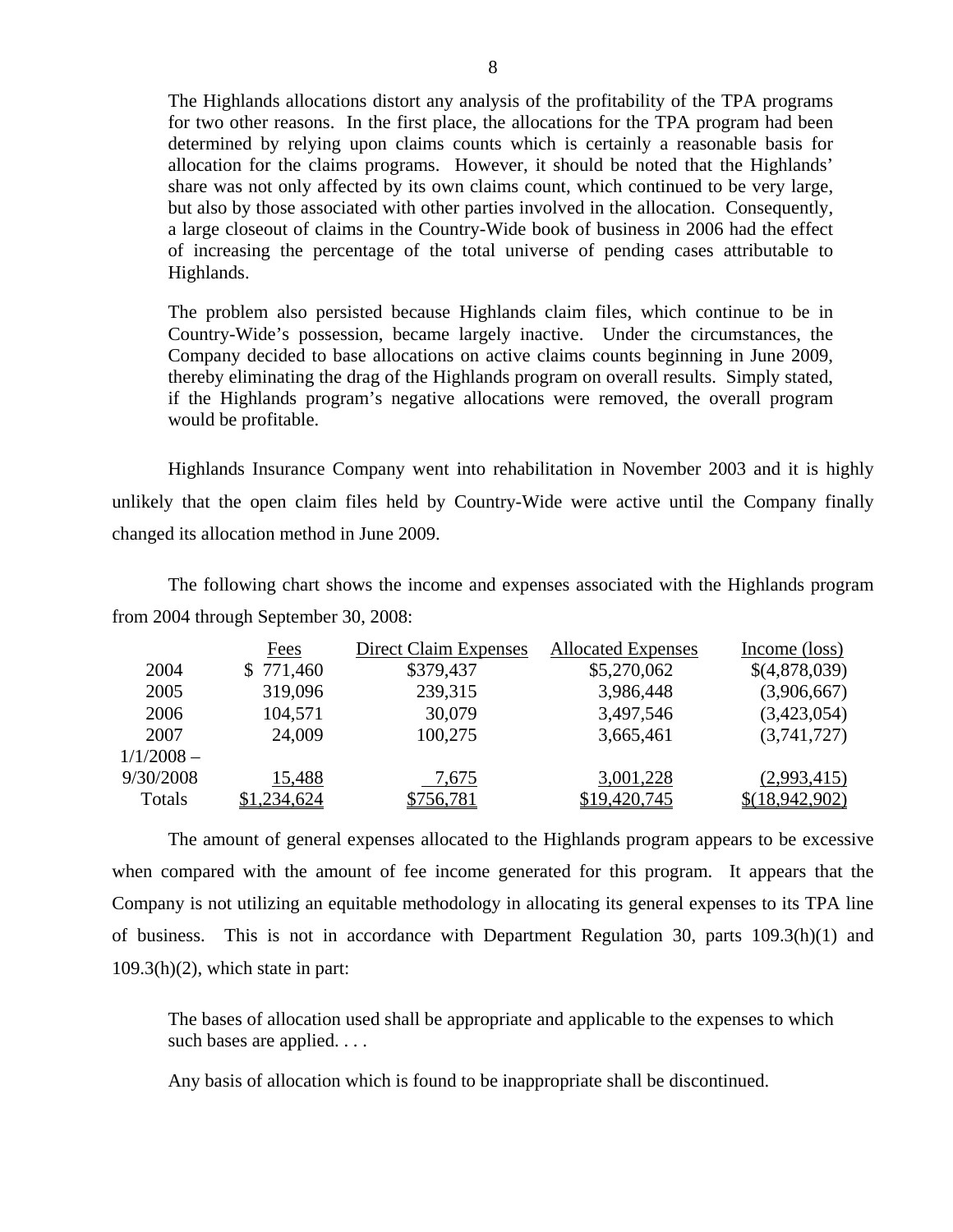<span id="page-10-0"></span>The over-allocation of general expenses to the TPA business had the effect of distorting the Company's underwriting results by understating the other underwriting expenses and loss adjustment expenses, as further discussed in item 4 of this report.

Given the large amount of net losses reported by the Company for the TPA business, it is recommended that the Company submit to the Department a supplement to its existing plan for engaging in TPA programs consistent with the standards of Section 1610(b) of the New York Insurance Law. The plan should include an equitable methodology for allocating its general expenses to the TPA line of business in conformity with Department Regulation 30 and should address each of the four items noted in Section 1610(b) of the New York Insurance Law.

## E. Holding Company System

The Company is part of a holding company system as defined by Section 1501(a)(6) of the New York Insurance Law. Raymond Cheven has been deemed the ultimate controlling person of Country-Wide Insurance Company by reason of his direct (8.70%) and indirect (33.89%) ownership of the Company's common stock. Mr. Cheven's indirect stock ownership consists of stocks in the name of businesses of which he is a co-owner and in the name of various members of his family. The following chart shows the direct and indirect shares controlled by Raymond Cheven and the relationship of each entity to the ultimate controlling person:

|                | Shareholder                   | No. of Shares | Percent of Total | Relationship                |
|----------------|-------------------------------|---------------|------------------|-----------------------------|
| A.             | <b>Raymond Cheven</b>         | 23,045.00     | 8.70%            | Ultimate controlling person |
| <b>B.</b>      | Barbara Cheven                | 51,647.00     | 19.50%           | Wife of $(A)$               |
| $\mathbf{C}$ . | Heidi Jaffe joint with        | 19,130.00     | 7.22%            | Daughter of $(A)$ and $(B)$ |
|                | Michael Jaffe                 | 787.50        | 0.30%            |                             |
| D.             | Jennifer Kitchner             | 7,143.00      | 2.70%            | Daughter of $(A)$ and $(B)$ |
| Е.             | Zachary Cheven                | 6125.00       | 2.31%            | Son of $(A)$ and $(B)$      |
| $\mathbf{F}$ . | Adam Cheven                   | 4,274.00      | 1.61%            | Son of $(A)$ and $(B)$      |
| G.             | Michael Jaffe                 | 60.00         | 0.02%            | Husband of $(C)$            |
| Η.             | Benjamin Kitchner             | 475.00        | 0.18%            | Son of $(D)$                |
| Ι.             | Zachary & Arthur Cheven joint | 125.00        | 0.05%            | Sons of $(A)$ and $(B)$     |
|                | <b>Beneficial owners</b>      | 112,812.00    | 42.59%           |                             |
|                | Total outstanding shares      | 264,826.50    |                  |                             |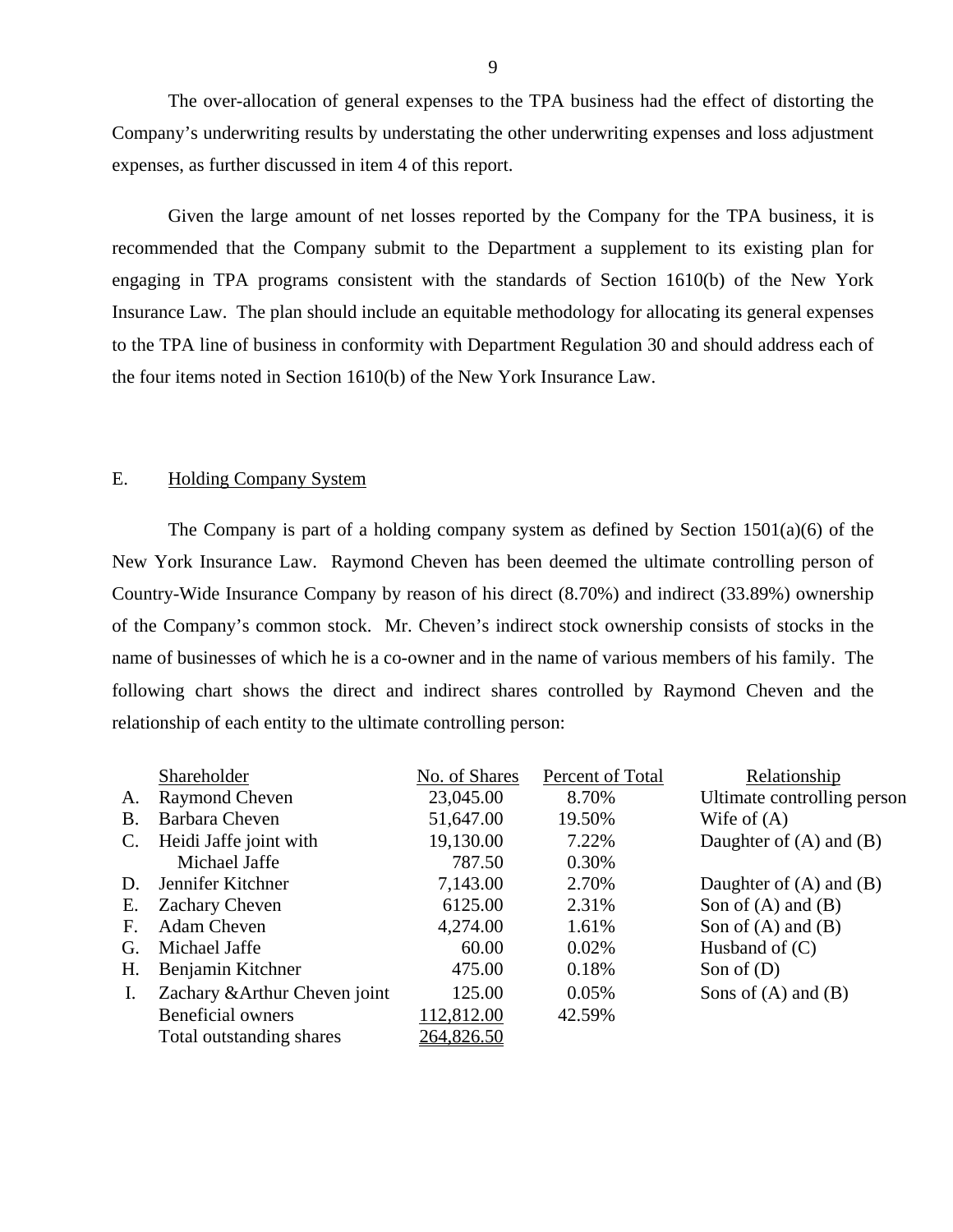The Company is a party to various expense allocation agreements with members of its holding company system. Pursuant to these agreements, the Company provides office space, facilities, and equipment, as well as the services of the Company's personnel to these entities. All of these agreements have been submitted to and approved by this Department pursuant to the requirements of Section 1505(d) of the New York Insurance Law. The following chart shows the entities that have service agreements and their relationships within the holding company system:

| Company                             | <b>Business</b>     | Relation                                        |
|-------------------------------------|---------------------|-------------------------------------------------|
| Jaffe & Koumourdous                 | Law firm            | $(G)$ is partner                                |
| National City Service Corp.         | Insurance brokerage | Owned by the Company                            |
| <b>National City Service Agency</b> | Insurance brokerage | Owned by the Company                            |
| <b>United Group Managers</b>        | Insurance brokerage | $(A)$ and $(B)$ each own 25%                    |
| Cheven, Keely & Hatzis              | Law firm            | (B) is partner                                  |
| Ace Insurance Agency                | Insurance brokerage | (A) and (B) each own $25\%$ and (G) owns $50\%$ |

The Company was party, as of the examination date, to a number of service agreements with members of its holding company system. The following is a list of all such service agreements, with the exception of the agreements with the law firms, which are described in Section E.

## 1. National City Service Corporation

National City Service Corporation ("NCSC") is a licensed insurance brokerage and a whollyowned subsidiary of the Company. Raymond Cheven is the president, secretary and chairman of the board of directors, Barbara A. Cheven is vice president and director, and Michael D. Jaffe is executive vice president, treasurer and director. Effective, November 1, 1986, Country-Wide entered into an agreement with NCSC whereby Country-Wide will permit NCSC to share and occupy space in Country-Wide's leased premises as may be necessary for the operation or conduct of NCSC's business. The agreement also stated that Country-Wide will permit its officers and employees to render and perform all the services reasonably required for the proper and efficient operation and conduct of NCSC's business. NCSC is currently inactive.

## 2. National City Service Agency, Inc.

National City Service Agency ("NCSA") is a licensed insurance brokerage and a whollyowned subsidiary of the Company. Raymond Cheven is the president, secretary and chairman of the board of directors, Barbara A. Cheven is vice president and director, Michael D. Jaffe is executive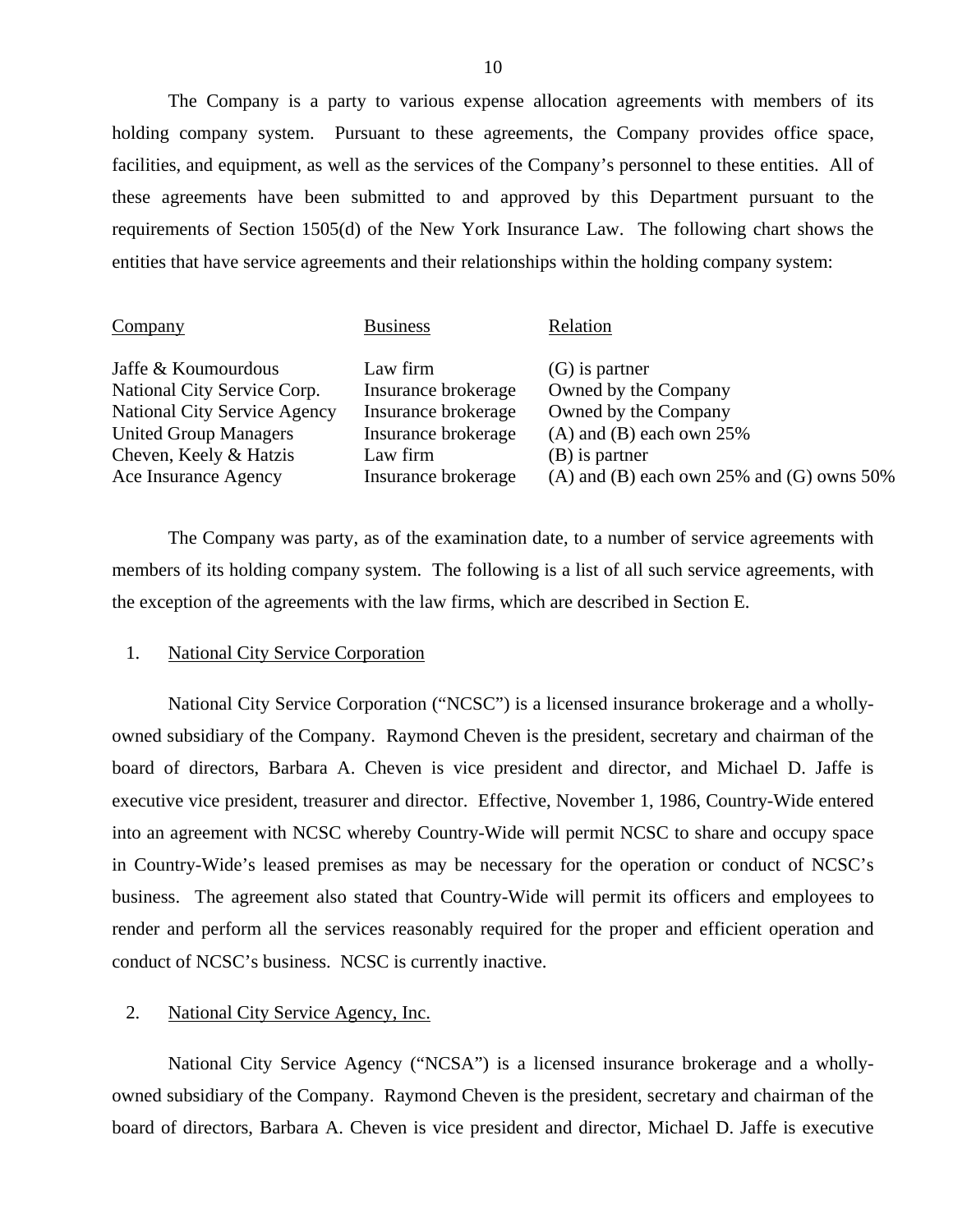vice president, general counsel, treasurer and director. Effective October 1, 1992, Country-Wide entered into an agreement with NCSA, whereby Country-Wide will permit NCSA to share and occupy space in Country-Wide's leased premises as may be necessary for the operation or conduct of NCSA's business. The agreement also stated that Country-Wide will permit its officers and employees to render and perform all the services reasonably required for the proper and efficient operation and conduct of NCSA's business. NCSA agrees to pay to Country-Wide and Country-Wide agrees to accept, a sum equal to the costs incurred by Country-Wide on behalf of NCSA, calculated by applying the percentage of business written by NCSA to the total business written by Country-Wide to underwriting costs incurred by Country-Wide, less a fair and equitable commission to NCSA.

In 2004, NCSA began operating as a managing general agent ("MGA") providing underwriting services for business produced by outside brokers and written by outside insurers. The Company's resources are used to carry out the subsidiary's operating function as MGA. NCSA reimburses the Company for a percentage of the underwriters expenses incurred in producing the MGA business. Underwriting expenses are allocated based on direct premium written for a particular calendar year. Subsequent to the examination period, the Company changed the basis of allocation from direct premium written to a policy count basis.

## 3. United Group Managers

United Group Managers ("UGM") is a New York partnership, in which Raymond Cheven and Barbara Ann Cheven are general partners. UGM is engaged in the business of placing workers' compensation insurance with the State Insurance Fund for insureds in the trucking and warehousing industry. Effective, October 1, 1992, Country-Wide entered into an agreement with UGM whereby Country-Wide will permit UGM to share and occupy space in Country-Wide's leased premises as may be necessary for the operation or conduct of UGM's business. The agreement also stated that Country-Wide will permit its officers and employees to render and perform all the services reasonably required for the proper and efficient operation and conduct of UGM's business. The Company indicates that UGM is inactive. In 2008, UGM paid \$60 per month to the Company for its share of allocated expenses.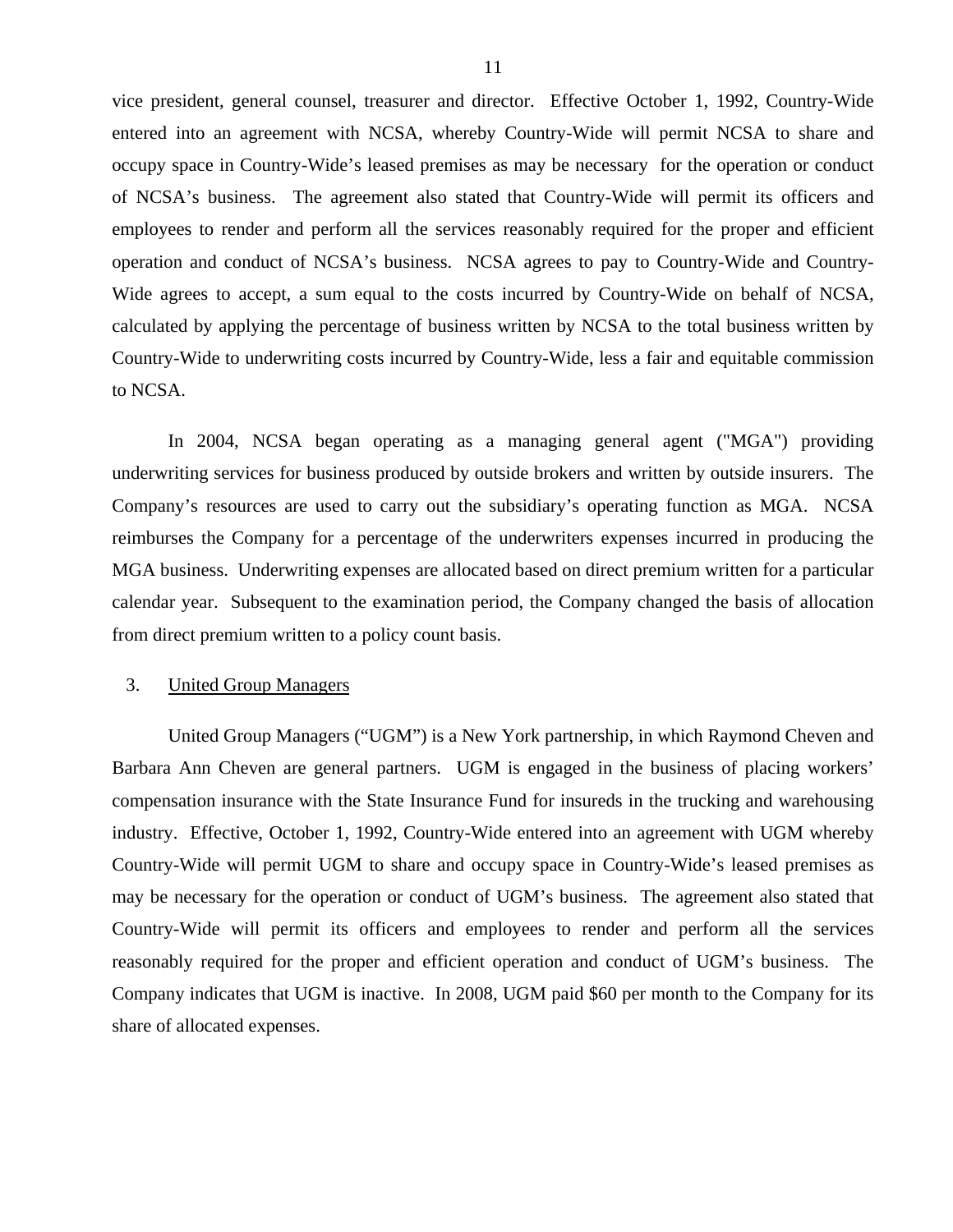#### <span id="page-13-0"></span>4. Ace Insurance Agency

Ace Insurance Agency ("Ace") is a corporation organized under the laws of the State of New York. Ace is licensed as a property/casualty insurance brokerage. It places its auto, homeowners and other insurance business among several third party insurers and receives a commission. Effective November 24, 1993, Country-Wide entered into an agreement with Ace Insurance Agency whereby Country-Wide will permit Ace to share and occupy space in Country-Wide's leased premises to the extent that such office space is not necessary to accommodate the needs of Country-Wide. The agreement also stated that Country-Wide shall provide and make available its facilities and equipment and the services of its personnel as Ace may require. The agreement was filed and approved by the Department. As per the allocation agreement, Ace does not receive commission on any referrals of insurance business to the Company. Raymond Cheven and Barbara Cheven each have 25% interest in Ace, and Michael Jaffe has a 50% interest in Ace.

## 5. Tax Allocation Agreement

Effective March 16, 1990, the Company started filing a consolidated federal income tax return with National City Service Agency and National City Service Corp. Pursuant to the tax allocation agreement, the tax charge or tax refund to Country-Wide arising from filing the consolidated tax return shall be the amount that Country-Wide would have paid or received if it had filed a separate income tax return. This agreement was submitted to, and approved by, the Department.

## F. Law Firms

## i. Allocation Agreements With Law Firms

There are two affiliated law firms that are part of the holding company structure therefore the Company's transactions with these firms are subject to Article 15 of the New York Insurance Law. The firms are Jaffe & Koumourdas ("J&K") and Cheven, Keely, & Hatzis ("CK&H").

Effective July 1, 1989, the Company entered into an allocation agreement with J&K. The agreement provides that J&K will represent the Company in subrogation and collection matters, for which the Company will pay 25% and 30%, respectively, of the amounts recovered on the Company's behalf. The Company indicated that J&K ceased performing collection work for the Company in 2002. Effective March 1, 1993, the Company entered into an allocation agreement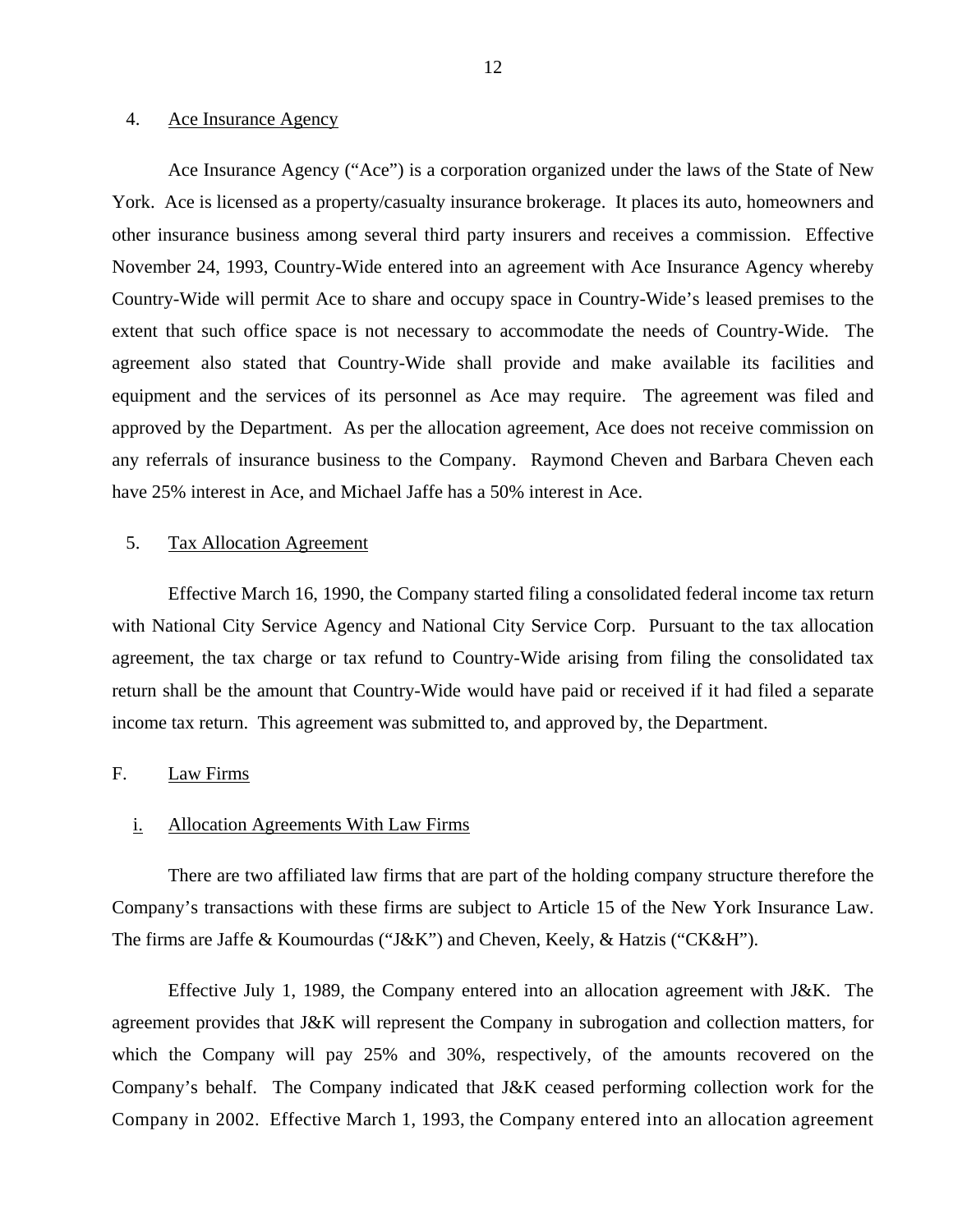with CK&H, pursuant to which CK&H would represent the Company's insured in civil litigation. The agreement indicates that no fees would be paid by the Company to CK&H or its principal partner Barbara Cheven for these services.

Both allocation agreements indicate that Countrywide will provide segregated office space, the use of office equipment and supplies and the services of the insurer's personnel. The agreements state that the Company will determine the cost of providing such space, equipment, supplies and services and allocate such costs pursuant to the provisions of Department Regulation 30. Expenses that can be allocated directly will be done so, otherwise, allocations will be done on the basis of time usage. The allocation agreement with J&K states that the company will provide the indicated services as J&K did not possess sufficient facilities to undertake the subrogation and collection work specified in the agreement. The CK&H agreement provides for a reimbursement of expenses to Country-Wide where the Company's resources are used in connection with legal work performed by CK&H that does not involve Country-Wide or its insureds.

Although both firms have allocation agreements with Country-Wide, and the agreements were previously submitted to and non-disapproved by the Department, the examination has a number of issues with the way the agreements were implemented. The most significant examination issue with these agreements is that, while they indicate that the law firms will utilize services of the insurer's personnel as they may require, the extent of such utilization of services is not made clear. The examination review indicated that in fact the firms, other than the firm partners, have no employees of their own. All legal work credited to the law firm is performed by employees paid by the Company. Furthermore there is no specific allocation of salary expense from the Company to the law firms.

The Company indicated to the examiners, in writing, that in addition to subrogation work J&K also handled no fault benefit matters for the Company's insureds. The Company further indicated that J&K does not charge the Company for any work outside of the subrogation services.

It is noted that the current allocation agreement with J&K only provides for the provision of Company employees, facilities, equipment and other services to J&K in connection with the subrogation services specified in that agreement. The use of Company personnel by J&K for legal services provided to outside clients not connected with Country-Wide does not comply with Section 1505(d) of the New York Insurance Law, which states in part: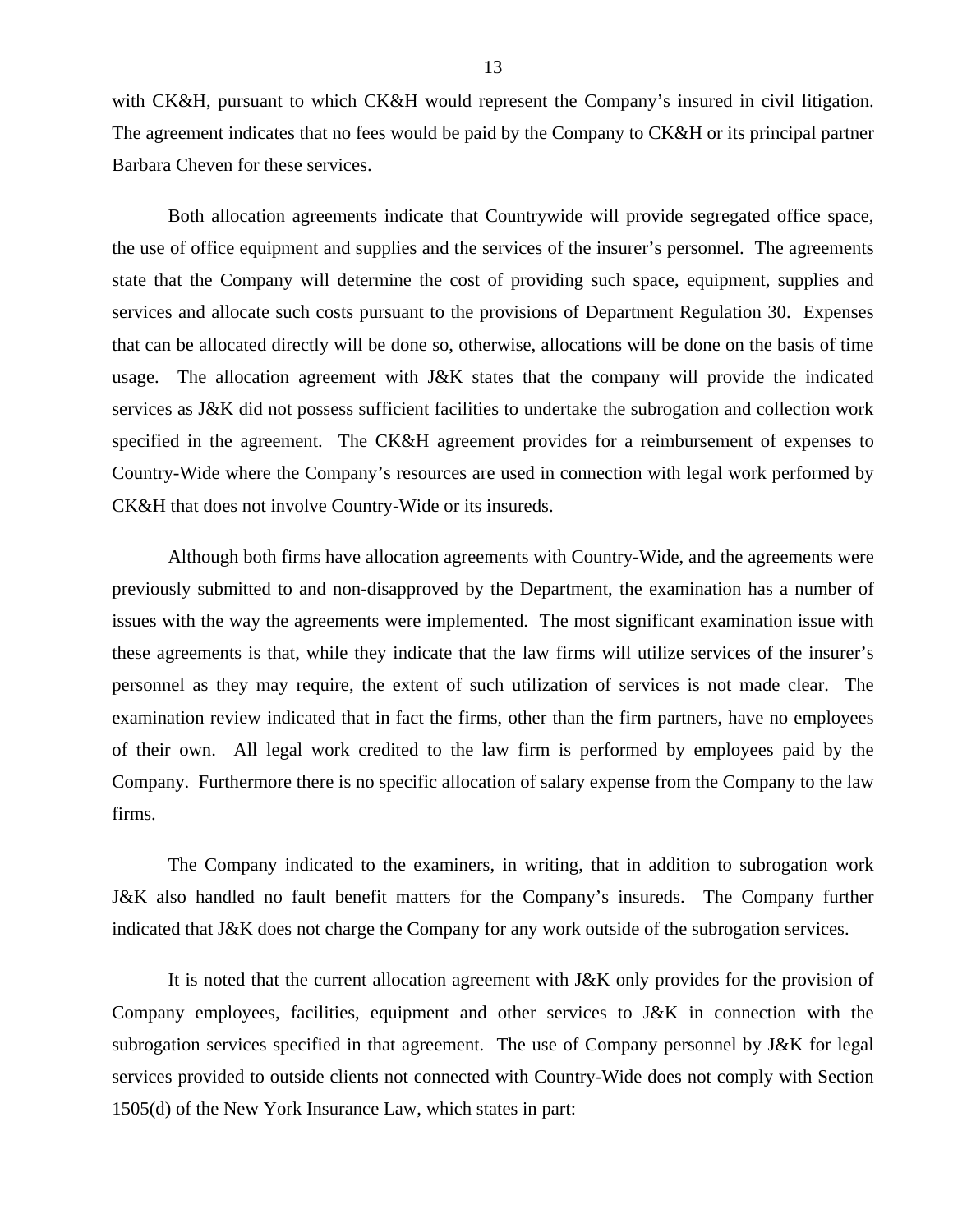The following transactions between a domestic controlled insurer and any person in its holding company system may not be entered into unless the insurer has notified the superintendent in writing of its intention to enter into any such transaction at least thirty days prior thereto, or such shorter period as he may permit, and he has not disapproved it within such period:...(3) rendering of services on a regular or systematic basis;....

It is recommended that the Company obtain the Department's non-disapproval pursuant to Section 1505(d) of the New York Insurance Law for an amendment to the J&K agreement to reflect the services provided by the Company to J&K in connection with the law firms outside business.

The current allocation agreement with J&K also needs to be updated for other reasons. The Company's address has changed since the agreement was put into effect; the name and ownership of the law firm has changed since the agreement was put into effect; when this agreement was implemented the name of the law firm was Jaffe and Tanzer. Additionally the current agreement only provides for the Company to provide employees, facilities, equipment, and other services to J&K in connection with the collection and subrogation services that J&K is to provide under the contract; it does not explicitly provide for services to be provided to J&K in connection with outside legal services performed by that firm. Finally the subrogation and collection fees provided for in the current agreement should be eliminated as the payment of these fees does not comply with Section 1505(a) of the New York Insurance Law as noted in E(ii) below.

While it is noted that the allocation agreement with J&K does not provide for the performance of the non-subrogation services it is also noted that these services are performed by Country-Wide employees and there is no payment made from the Company to J&K for the no-fault work. It should also be noted that there would not need to be an allocation of expenses to J&K for the no-fault work the Company states it performs, or for the legal work performed by CK&H as the work is performed by Country-Wide employees and the Company does not reimburse the law firms for these services. A revised agreement should describe the nature and extent of the no-fault work performed by J&K.

The allocation agreement with CK&H needs to be updated as well to reflect the new address of the Company and the new name and ownership of the law firm.

It is recommended that the Company update the allocation agreements with J&K and CK&H.

It is noted that Michael D. Jaffe, the Company's president and chief executive officer ("CEO"), is also the primary partner in J&K.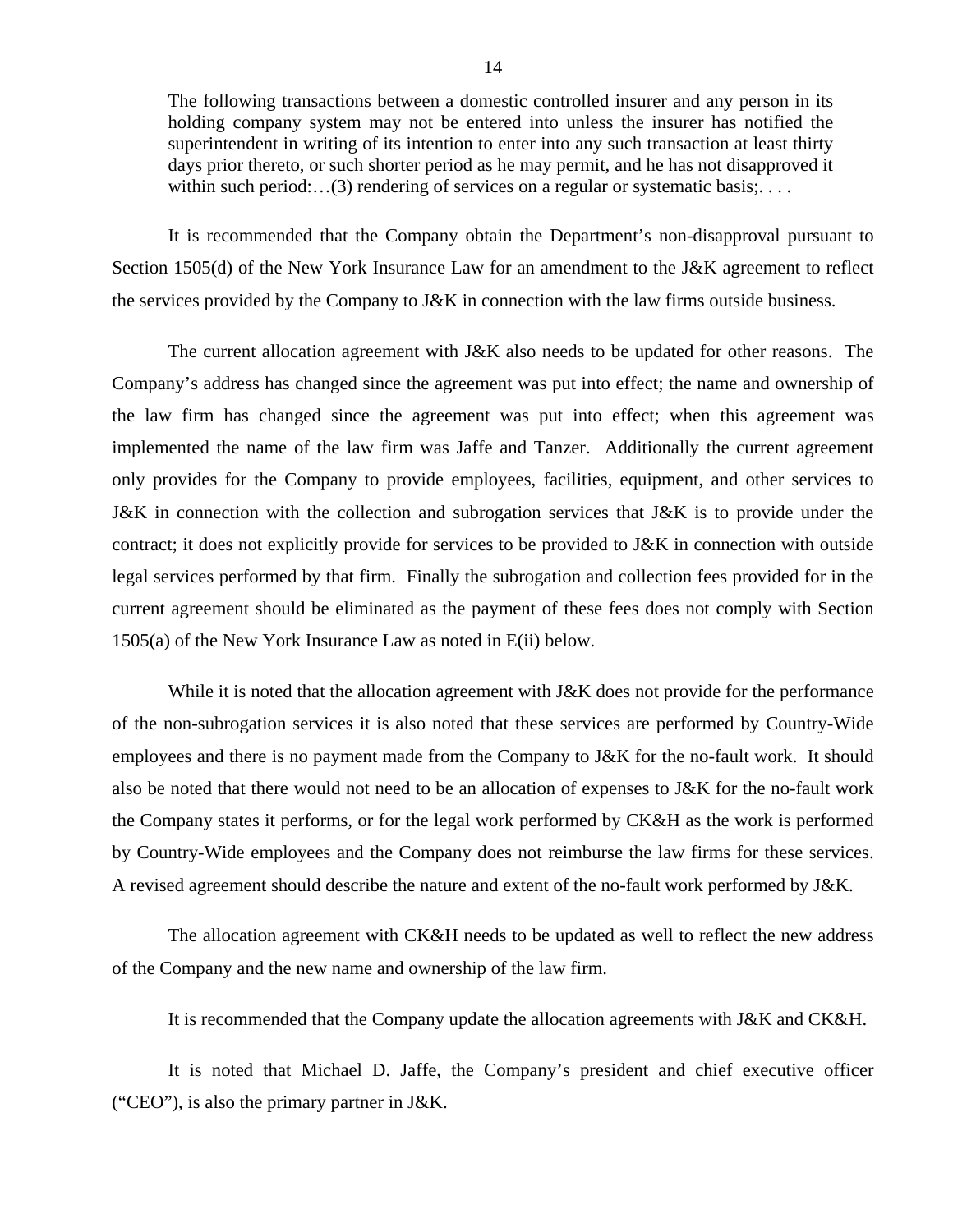It is therefore recommended that Mr. Jaffe not sign an amended allocation agreement on behalf of the Company.

#### ii. Subrogation Services provided by J&K

The Company does pay for the subrogation services provided by J&K as provided for in the allocation agreement between the two companies. The Company paid J&K the amount of \$1,273,435 in subrogation fees during the examination period. As previously indicated, J&K does not have its own employees therefore J&K is actually charging for services performed by the Company's employees.

Additionally, the initial examination review indicated that J&K was not reimbursing Country-Wide for the use of its employees engaged in the subrogation work. The initial review included a review of spreadsheets provided by the Company which indicated that all law firm reimbursements were for the use of Country-Wide employees engaged in legal work for the law firms on behalf of Country-Wide's TPA clients. The Company, when questioned on this matter revised their information on law firm reimbursements and indicated that the reimbursements were not in fact all in connection with legal work performed for the TPA clients but also for reimbursements for the use, by the law firms, of Country-Wide employees for outside non-TPA work as well as for the use of Country-Wide employees engaged in subrogation services.

The revised records indicated that J&K reimbursed Country-Wide approximately \$394,000, during the examination period, for the use of Country-Wide personnel related to subrogation work billed by the law firm. The Company paid J&K \$1,273,435 in subrogation fees during the examination period. Subrogation does not necessarily require a law firm structure and the Company could have paid employees directly and therefore avoid the commission charged by the firm. In fact Country-Wide did pay the employees involved directly. This is not an equitable arrangement as Country-Wide is bearing the overhead risk of maintaining the employees for whose services J&K is billing the Company.

This arrangement does not comply with Section 1505(a) of the New York Insurance Law which states in part:

> Transactions within a holding company system to which a controlled insurer is a party shall be subject to the following:

(1) the terms shall be fair and equitable;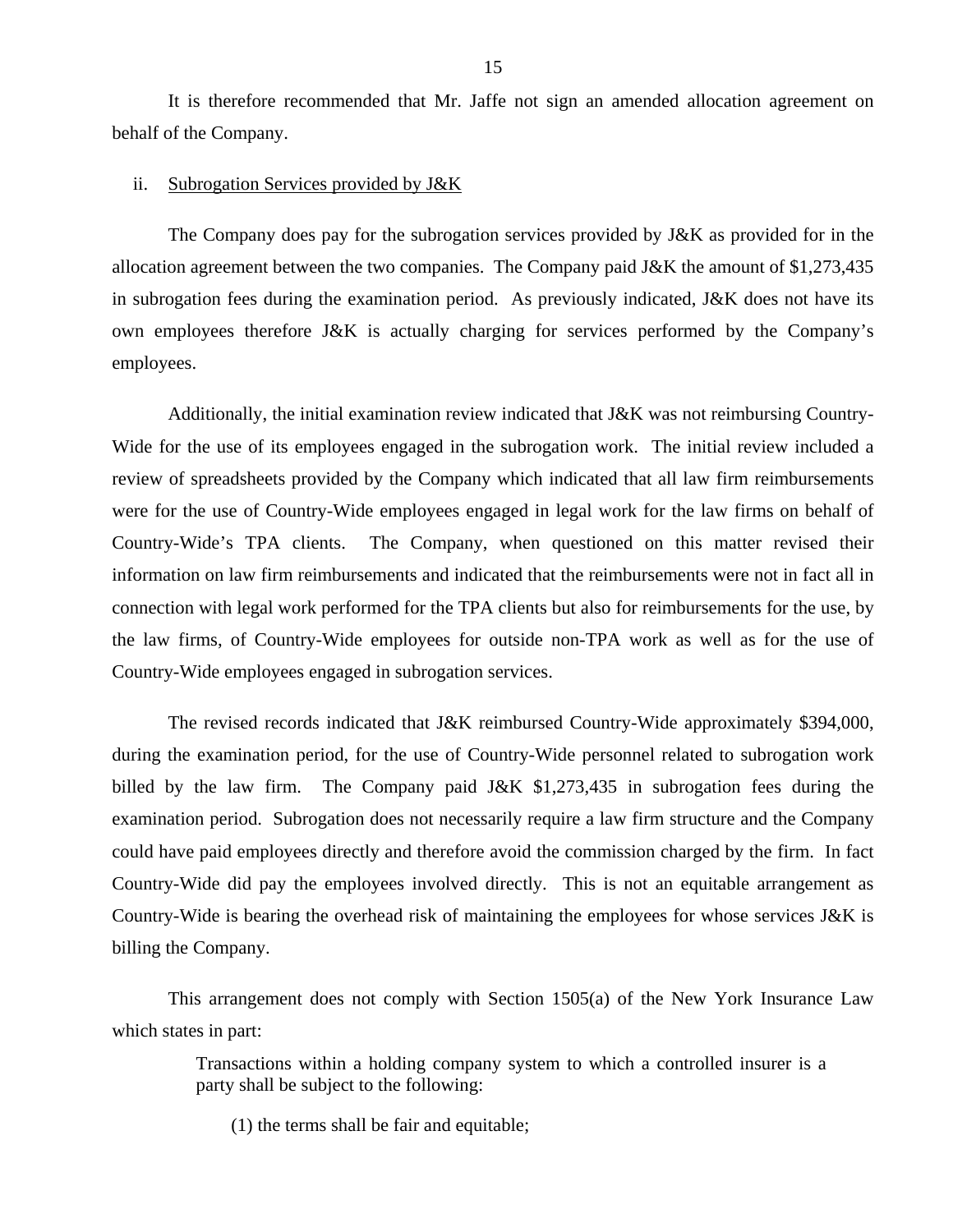(2) charges or fees for services performed shall be reasonable;…

It is recommended that the Company conduct all transactions with affiliates in accordance with Section 1505(a) of the New York Insurance law.

It is further recommended that the Company no longer pay J&K for subrogation work performed by the Company's own employees.

While these fees were paid under an agreement that was approved by the Department, the agreement did not explicitly state that J&K would be receiving a fee for work performed by employees paid by the Company. It is this examination's contention that the payment of the subrogation fees to J&K under the current circumstances does not comply with Section 1505(a) of the New York Insurance Law.

## iii. Methodology for Calculating Law Firm Reimbursements to Country-Wide

Both law firms earned fees for legal work not performed for the Company. They earn fees from insurance companies participating in the Company's TPA/claim servicing business as well as from outside clients not affiliated with the TPA business. These fees are earned through the use of Country-Wide personnel.

The Company indicated that it billed the law firms based on an estimate of the amount of the Company's resources used in providing these legal services. The Company specifically stated the following in writing:

> In addition, many employees also spent time on TPA business-related litigation as well as business conducted by the law firms which is third party business unrelated to the Company. The firm then pays monthly amounts to the Company as reimbursements for said allocated costs and expenses. The monthly amounts are based upon a consideration of the quantitative time and qualitative effort by Company employees assigned to 'CK&H' and 'J&K' on TPA business-related litigation and unrelated third party business, compared to the quantitative time and qualitative effort that they spend on their Bodily Injury and Property Damage defense work on behalf of the insureds of the Company, which constitutes costs and expenses that are equitably allocated to the firm and not the Company.

The Company provided the examiners with calculations supporting the reimbursements provided by the law firms for the use of Country-Wide personnel for legal services performed and billed by the law firms for work not related to Country-Wide.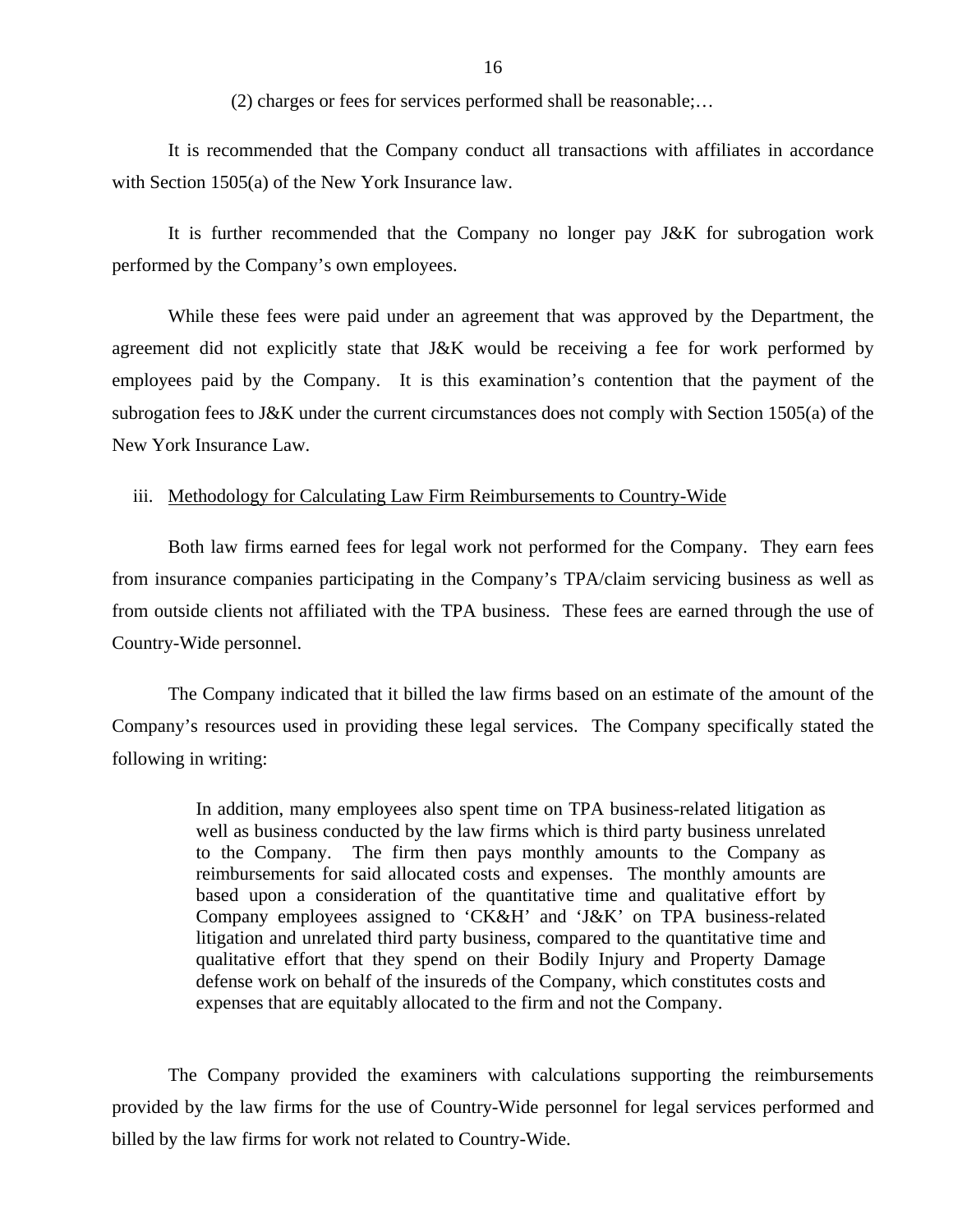These calculations are not based on the hours worked by a specific employee. However, the Company used the following steps to determine the calculations:

- 1. It determines the average hourly salary of all employees designated as assigned to the law firms.
- 2. It determines the number of hours worked on non-Country-Wide work. This is calculated by taking the income of the law firms and dividing by a billing rate of \$150 per hour.
- 3. The hours worked determined in step 2 is multiplied by the average hourly salary from step 1 to calculate reimbursable salaries.

Similar calculations are performed to determine reimbursable employee benefits and overhead.

This methodology is not acceptable as the average salary of persons assigned to the law firm might be quite different than the salaries of the employees involved in the outside legal work. This methodology is not in compliance with Section 1505(b) of the New York Insurance Law which states:

The books, accounts, and records of each party to all such transactions shall be so maintained as to clearly and accurately disclose the nature and details of the transactions including such accounting information as is necessary to support the reasonableness of the charges or fees to the respective parties.

The use of average salaries of a department rather than the specific salaries of the employees being utilized lacks the details necessary to evaluate the reasonableness of the reimbursements. The Company needs to use time records for specific employees in order to calculate the appropriate reimbursements.

It is recommended that the Company take the necessary steps to maintain the appropriate documentation supporting the law firm reimbursements in order to be in compliance with Section 1505(b) of the New York Insurance Law.

## iv. Law Firm Reimbursements

In addition to the issues noted above, concerning methodology and documentation, there are issues with the documentation and calculations provided to the examination team. The issues that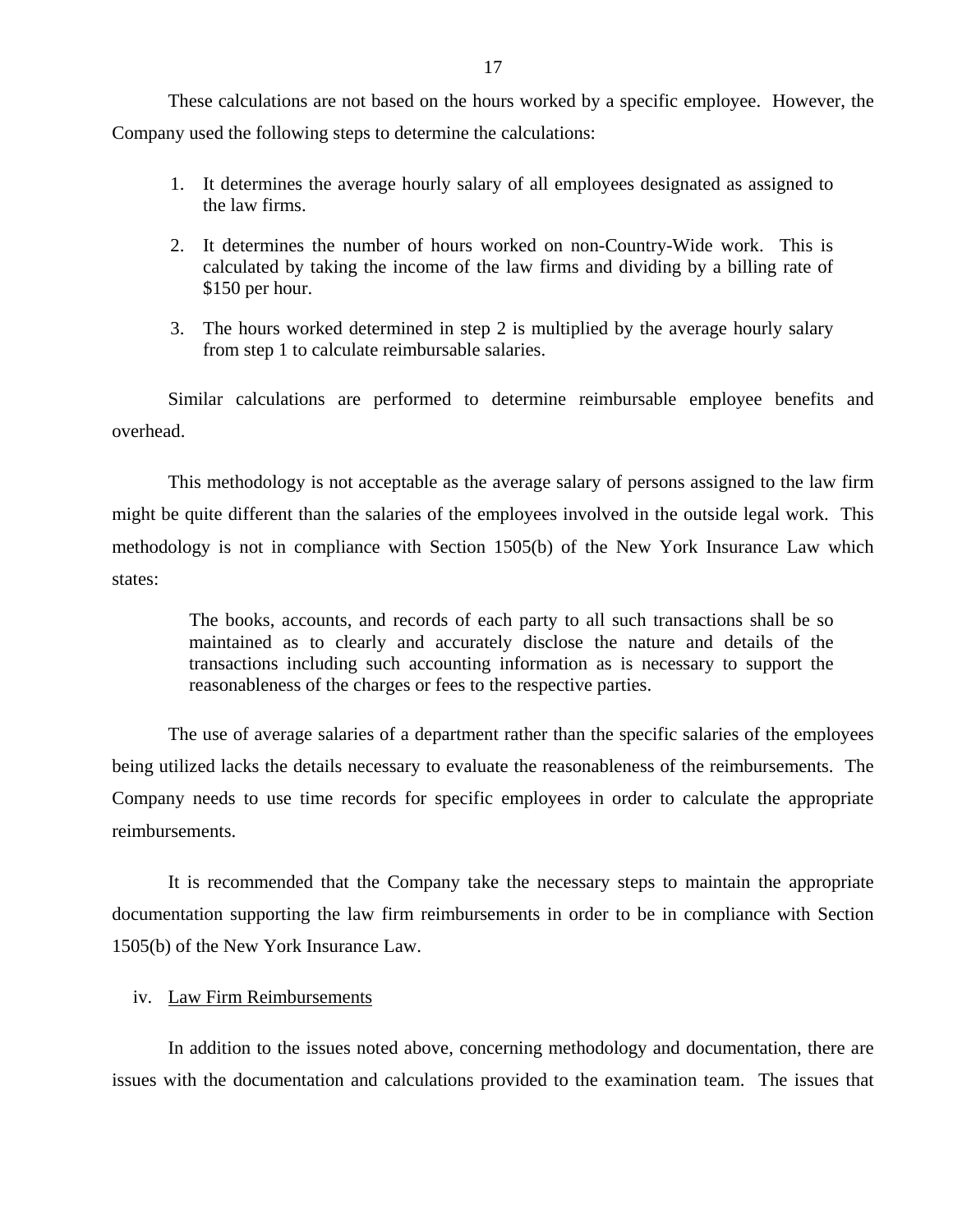have led the examination team to question the Company's submissions regarding law firm reimbursements are as follows:

1. The Company's actual reimbursements do not match the amount that should be reimbursed per the Company's methodology. The chart below shows the Company's calculated reimbursements as opposed to actual reimbursements for the examination period:

| <u>Year</u>         | <b>Actual Reimbursement</b> | <b>Calculated Reimbursement</b> | Difference  |
|---------------------|-----------------------------|---------------------------------|-------------|
| 2005                | \$4,496,411                 | \$1,778,937                     | \$2,717,474 |
| 2006                | 3,200,000                   | 1,253,419                       | 1,946,581   |
| 2007                | 605,864                     | 682,581                         | (76, 717)   |
| January $1,2008$ to |                             |                                 |             |
| September 30, 2008  | 450,540                     | 372,923                         | 77,617      |
| Totals              | \$8,752,815                 | \$4,087,860                     | \$4,664,955 |

The Company, in its correspondence with the examination team regarding the reimbursements, stated the following:

During the years 2005 and 2006, our TPA, Country-Wide Management Services, was extraordinarily busy, handling the voluminous number of claims and the high volume of litigation that arose out of the Highlands Silver Car Program…The Highlands account, for both the TPA and the law firms, was inherited from other vendors, and the program had many troublesome aspects. Therefore, it presented unique challenges and an unusually large amount of work that required extra careful coordination of efforts from both the TPA and the law firms.

There is a strong and unique relationship between the law firms and the Company that is symbiotic in nature, whereby each benefits from the efforts of the other. This reciprocity of interest is precisely the intangible component that makes the Country-Wide TPA model so appealing to its clients and so successful. The Company's TPA services are closely intertwined with the services rendered by the law firms, standing together to fully support client business.

Management determined that the law firm reimbursement to the Company during these years should be greater than that provided by the formula utilized pursuant to the allocation agreement which contemplated ordinary business conditions. In the years 2005 and 2006, management acknowledged that the law firm had indeed uniquely utilized Company claim employee assistance to achieve the results which gave rise to the increased income and management believed it would be fair and equitable that the Company be reimbursed for the extra effort it dedicated toward this financial success.

2. A comparison of the actual income of the law firms that was derived from providing legal services to the Company's TPA clients, to the amount reimbursed by the law firms for use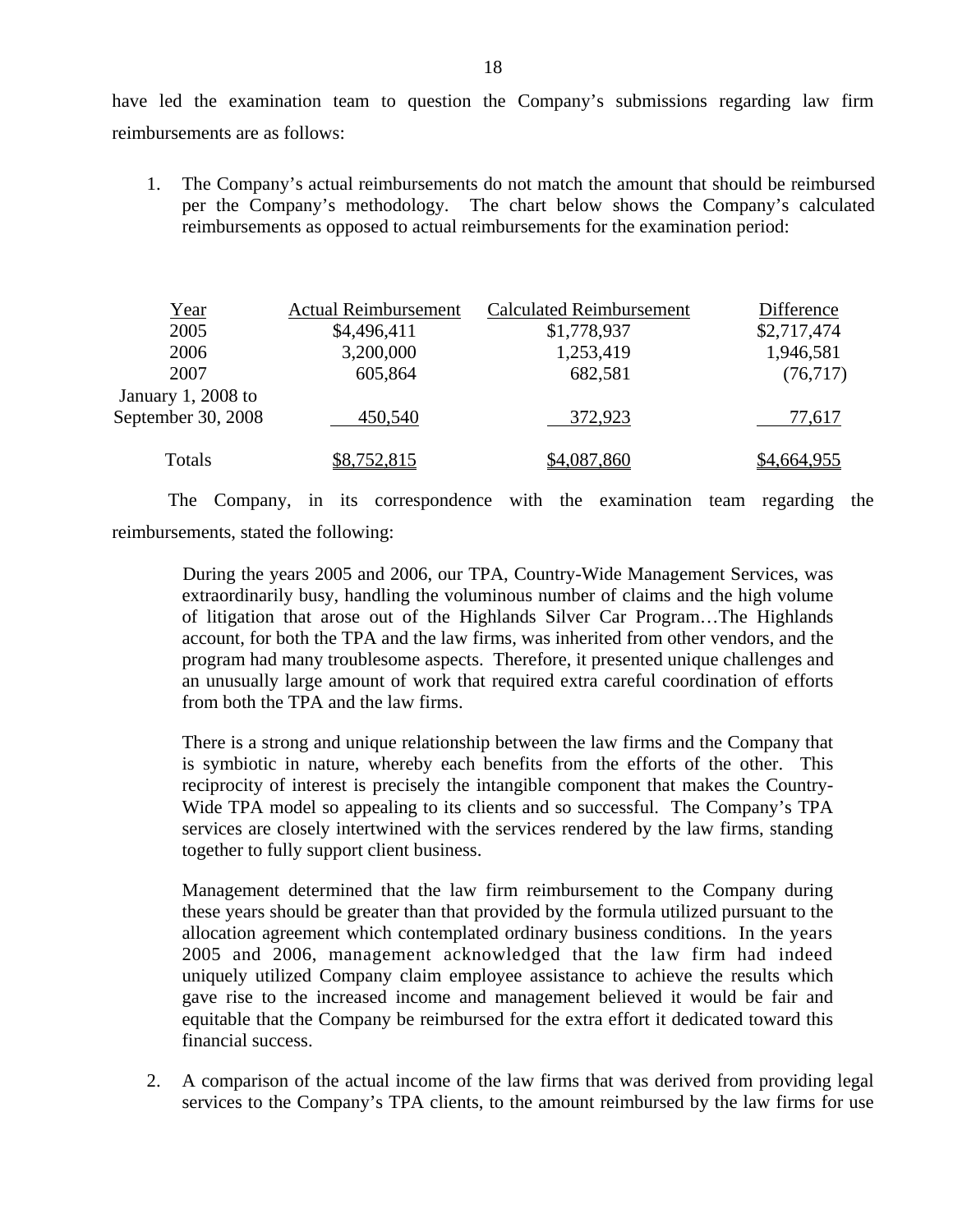of Country-Wide personnel in providing services to the TPA clients raises the issue of reasonableness.

| Year | Gross Income of Law Firms from TPA Clients | Reimbursement to Country-Wide * |
|------|--------------------------------------------|---------------------------------|
| 2005 | \$3,889,824                                | \$3,823,624                     |
| 2006 | \$2,726,198                                | \$2,730,134                     |
| 2007 | \$501,183                                  | 87,029                          |
| 2008 | \$310,358                                  | 190,775                         |

\* The reimbursement is derived by taking the Company's calculated reimbursement, for the use of Country-Wide personnel in connection with legal services provided to TPA clients, and adding to it the extra reimbursement provided by the law firms. The Company attributed the extra reimbursement to the unique efforts of Country-Wide personnel in servicing the TPA clients.

It is noted that in 2005 the law firms' expense reimbursement was approximately 98% of their entire gross income from TPA clients; in 2006 the expense reimbursement was actually greater than the entire gross income of the law firms.

3. The Company's justifications for the law firms reimbursing amounts significantly above the calculated reimbursements are not borne out by the subsequent decline in the gross income of the law firms from TPA clients.

## G. Significant Operating Ratios

The following ratios have been computed as of September 30, 2008, based upon the results of the examination:

| *Net premiums written during 2008 to surplus as regards policyholders | N/A     |  |
|-----------------------------------------------------------------------|---------|--|
| **Liabilities to liquid assets                                        | 120.68% |  |
| *Premiums in course of collection to surplus as regards policyholders | N/A     |  |

\*This examination has determined that the Company's surplus as regards policyholders is \$(4,330,184); therefore, these ratios have not been calculated.

\*\*The liabilities to liquid assets ratio of 120.68% exceeds the benchmark rate of 105% set forth in the Insurance Regulatory Information System of the National Association of Insurance Commissioners. This was a result of the examination increases to loss and loss adjustment expenses.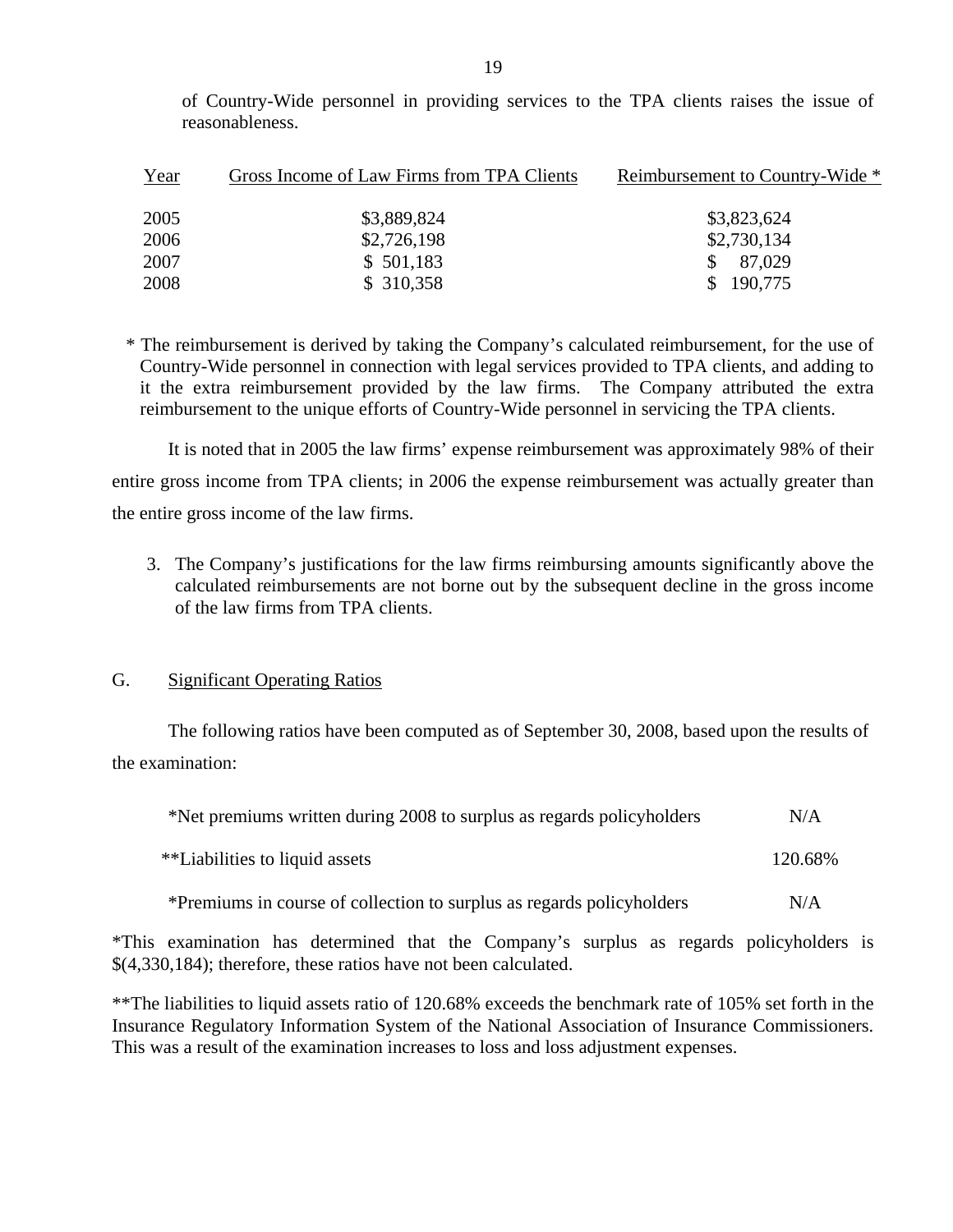#### <span id="page-21-0"></span>H. Accounts and Records

#### i. Other Items Not Allocated

During the review of the Company's admitted asset "other items not allocated" the Company explained that these items reflect payments on bulk settlements that have not been allocated to specific claims as of end of period. The September 30, 2008 account balance of \$1,217,374 is comprised of a gross balance of 4,040,173 and a non-admitted balance of \$2,822,799. The Company stated that the admitted balance represents the estimated salvage and subrogation recoverables. Based on the above, the Company is not only understating paid losses, but also the reporting of the salvage and subrogation recoverables is inconsistent with the provisions of Statement of Statutory Accounting Principle ("SSAP") No.55 and the instructions to the annual statement.

Pursuant to SSAP No.55, salvage and subrogation anticipated should be reflected in unpaid losses and loss adjustment expenses. The instructions to the annual statement require that any amount for salvage and subrogation be disclosed in Schedule P, Part 1.

It is recommended that the Company comply with SSAP No. 55 paragraph 12 and the instructions to the annual statement when reporting estimated salvage and subrogation recoverables.

It is further recommended that the Company not defer the recognition of paid losses to future periods.

## ii. Schedule F, Part 8

A review of the Company 2007 annual statement revealed that the Company did not complete Schedule F, Part 8-"restatement adjustments" as required by the instructions to the annual statements.

It is recommended that the Company restate balance sheet items in Schedule F, Part 8 to identify the effects of reinsurance on the balance sheet.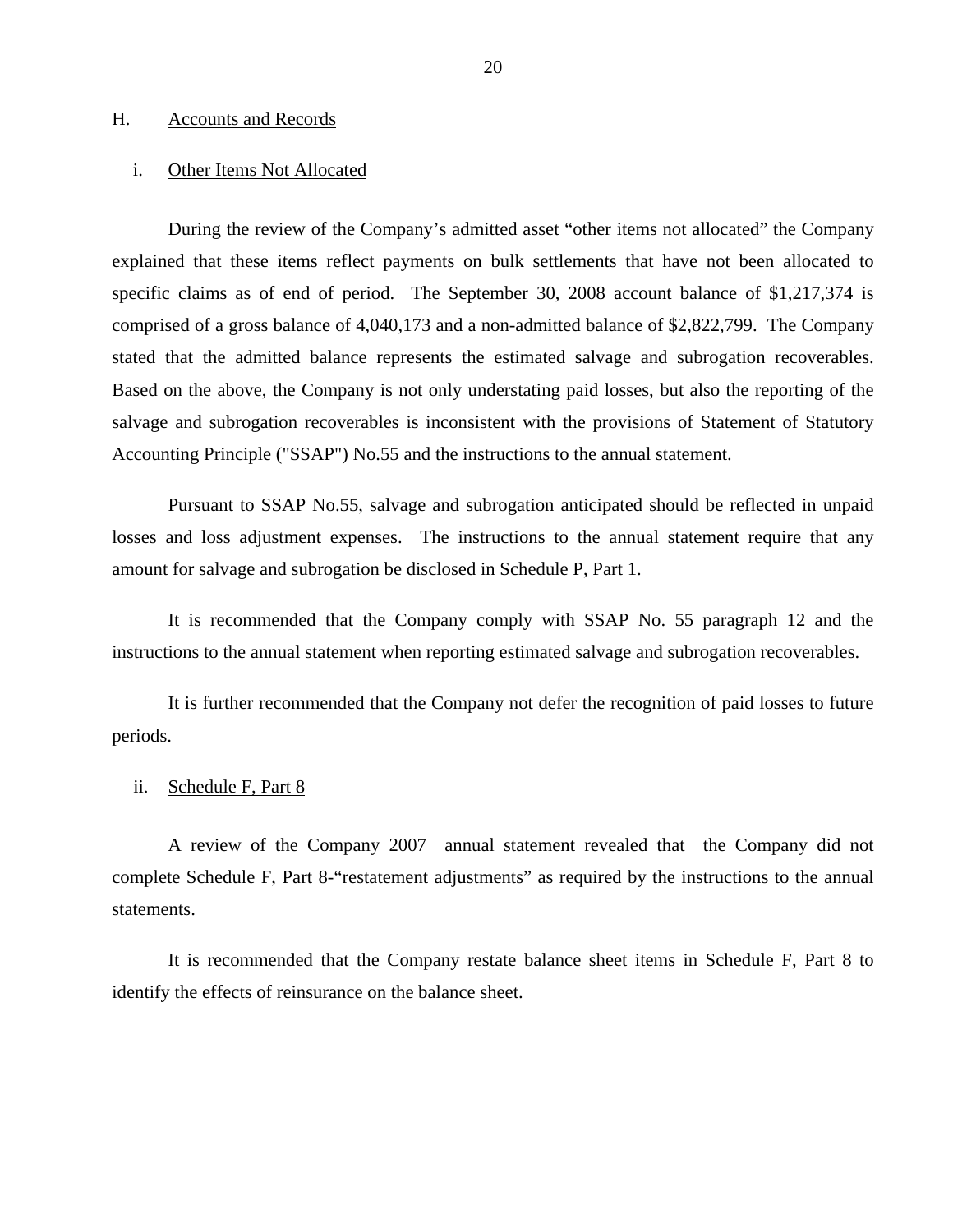#### <span id="page-22-0"></span>iii. Schedule Y, Part 2

A review of the Company's 2007 annual statement revealed that the Company did not complete the 2007 Schedule Y Part 2 "summary of insurer's transactions with any affiliates" as required by the instructions to the annual statements.

It is recommended that the Company in the future complete Schedule Y, Part 2 to identify transactions with its affiliates.

## I. Adjuster's License

In order to perform a claim servicing business, a company is required to have an adjuster's license pursuant to Section 2108(a) of the New York Insurance Law, which states:

Adjusters shall be licensed as independent adjusters or as public adjusters.

The Company, as well as its employees engaged in providing claim servicing services to outside parties, is required to have an independent adjuster's license which is defined by Section  $2101(g)(1)$  as follows:

> The term "independent adjuster" means any person, firm, association or corporation who, or which, for money, commission or any other thing of value, acts in this state on behalf of an insurer in the work of investigating and adjusting claims arising under insurance contracts issued by such insurer and who performs such duties required by such insurer as are incidental to such claims and also includes any person who for compensation or anything of value investigates and adjusts claims on behalf of any independent adjuster. . .

Section 2102(a) of the New York Insurance Law requires the Company as well as its employees engaged in providing claim servicing services to outside parties, to be licensed. Section  $2102(a)$  states:

> No person, firm, association or corporation shall act as an insurance producer or insurance adjuster in this state without having authority to do so by virtue of a license issued and in force pursuant to the provisions of this chapter.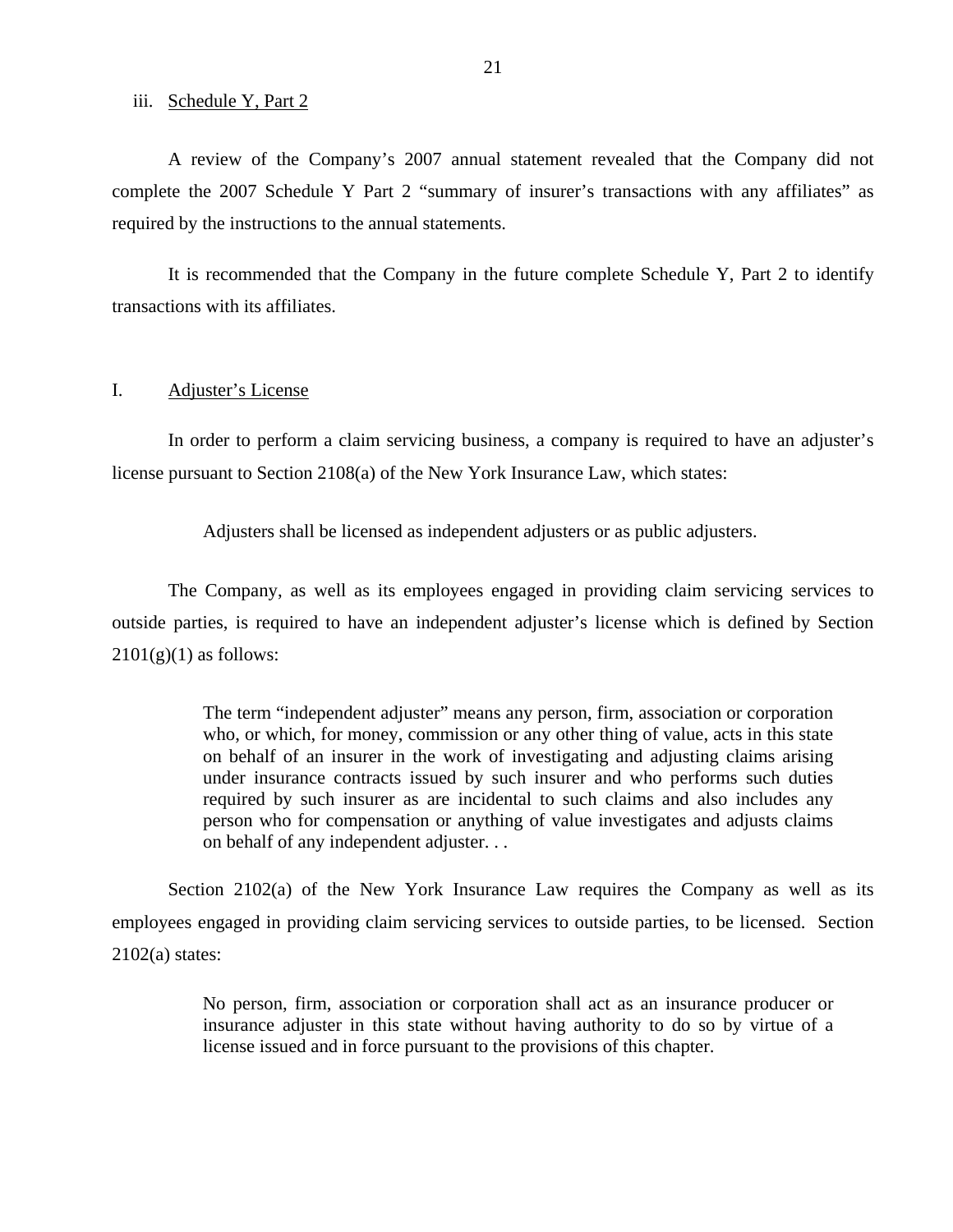Section 2108(c)(2) indicates that the corporate adjuster's license can only list officers and directors as sub-licensees. The corporate license cannot include employees who are not officers of the corporation. Section  $2108(c)(2)$  states:

> A license issued to a corporation may name as sub-licensees only the officers and directors of such corporation.

The only exception, as far as company employees, to the licensing requirement would be an employee who is also a licensed attorney in New York State as indicated by Section 2101(g)(1)(F).

During the review of the Company's outside programs operations, the examiner requested copies of the Company's license as well as the licenses for its employees who engage in the claim servicing business. The Company was only able to provide a license for itself which showed only one sub-licensee. Based on the volume of the Company's TPA activity it appears that the Company is utilizing more than an individual employee to administer the TPA business.

It is recommended that the Company only utilize licensed independent adjusters in providing claim servicing services to other insurance companies.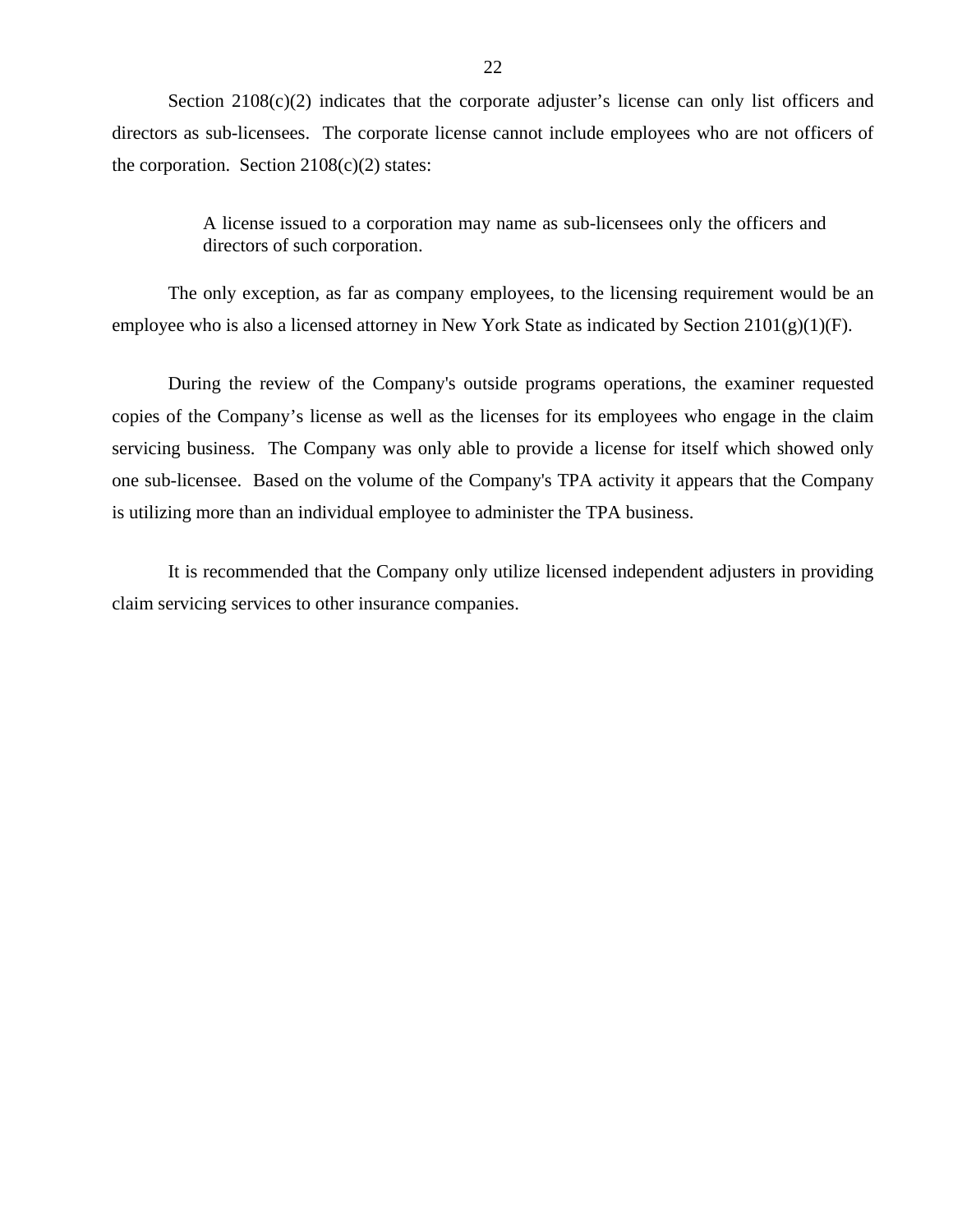## **3. FINANCIAL STATEMENTS**

## <span id="page-24-0"></span>A Balance Sheet

The following shows the assets, liabilities and surplus as regards policyholders as of September 30, 2008 as determined by this examination and as reported by the Company:

|                                          | <b>Examination Net</b> | <b>Company Net</b>     | <b>Surplus Increase</b> |
|------------------------------------------|------------------------|------------------------|-------------------------|
|                                          | <b>Admitted Assets</b> | <b>Admitted Assets</b> | (Decrease)              |
|                                          |                        |                        |                         |
| <b>Bonds</b>                             | \$66,772,576           | \$66,772,576           |                         |
| Common stocks                            | 1,611,651              | 1,611,651              |                         |
| Cash and short-term investments          | 29,016,926             | 29,016,926             |                         |
| Investment income due and accrued        | 963,152                | 963,152                |                         |
| Uncollected premiums and agents'         |                        |                        |                         |
| balances in course of collection         | 2,521,056              | 2,521,056              |                         |
| Deferred premiums, agents' balances and  |                        |                        |                         |
| installments booked but deferred and     |                        |                        |                         |
| not yet due                              | 13,358,011             | 13,358,011             |                         |
| Amounts recoverable from reinsurers      | 5,593,370              | 5,593,370              |                         |
| Other amounts receivable under           |                        |                        |                         |
| reinsurance contracts                    | 693,206                | 5,033,306              | \$(4,340,100)           |
| Electronic data processing equipment and |                        |                        |                         |
| software                                 | 494,591                | 494,591                |                         |
| Receivable from parent, subsidiaries and |                        |                        |                         |
| affiliates                               | 987,375                | 987,375                |                         |
| Take out credits                         | $\theta$               | 300,747                | (300, 747)              |
| <b>Territorial credits</b>               | 699,709                | 1,963,485              | (1,263,776)             |
| State premium tax receivable             | 56,000                 | 56,000                 |                         |
| Miscellaneous receivable                 | 199,124                | 199,124                |                         |
| Other items not allocated                | 1,217,374              | 1,217,374              | $\theta$                |
|                                          |                        |                        |                         |
| Total assets                             | \$124,184,121          | \$130,088,744          | \$ (5,904,623)          |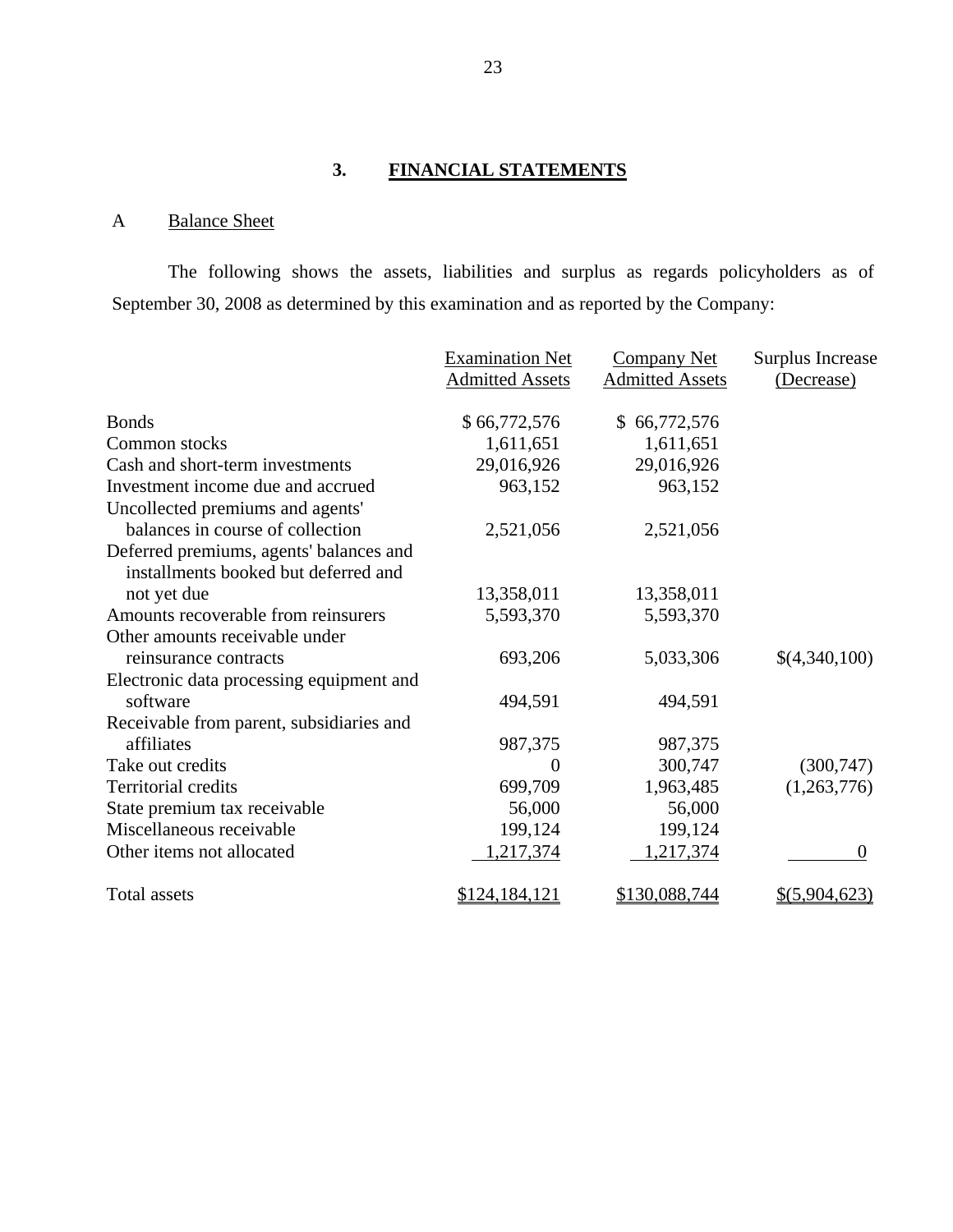### Liabilities, Surplus and Other Funds

| <b>Liabilities</b>                              | Examination    | Company          | <b>Surplus Increase</b><br>or (Decrease) |
|-------------------------------------------------|----------------|------------------|------------------------------------------|
| Losses and loss adjustment expenses             | \$83,041,353   | \$54,900,353     | \$(28,141,000)                           |
| Commissions payable, contingent commissions     |                |                  |                                          |
| and other similar charges                       | 1,762,766      | 1,762,766        |                                          |
| Other expenses (excluding taxes, licenses and   |                |                  |                                          |
| fees)                                           | 1,928,523      | 1,928,523        |                                          |
| Taxes, licenses and fees (excluding federal and |                |                  |                                          |
| foreign income taxes)                           | 172,853        | 172,853          |                                          |
| Federal income taxes payable                    | 23,190         | 23,190           |                                          |
| Unearned premiums                               | 27,960,694     | 27,960,694       |                                          |
| Stockholders dividends (declared and unpaid)    | 7,217          | 7,217            |                                          |
| Ceded reinsurance premiums payable              | 13,206,778     | 13,206,778       |                                          |
| Funds held by company under reinsurance         |                |                  |                                          |
| treaties                                        | 410,931        | 410,931          |                                          |
| <b>Total liabilities</b>                        | \$128,514,305  | \$100,373,305    | \$(28,141,000)                           |
| <b>Surplus and Other Funds</b>                  |                |                  |                                          |
| Common capital stock                            | \$1,324,132    | 1,324,132<br>\$. |                                          |
| Gross paid in and contributed surplus           | 365,116        | 365,116          |                                          |
| Unassigned funds (surplus)                      | (6,019,432)    | 28,026,191       | $$$ (34,045,623)                         |
| Surplus as regards policyholders                | \$ (4,330,184) | \$29,715,439     | $$$ (34,045,623)                         |
| Total liabilities, surplus and other funds      | \$124,184,121  | \$130,088,744    |                                          |

NOTE: This examination has determined that as of September 30, 2008, the Company was insolvent in the amount of \$4,330,184 and its required to be maintained surplus of \$1,324,132 was impaired in the amount of \$5,654,316.

NOTE: The Internal Revenue Service has completed its audits of the Company's Federal Income Tax returns through tax year 1998. The Internal Revenue Service has not audited returns covering tax years 1999 through 2008. The examiner is unaware of any potential exposure of the Company to any tax assessment and no liability has been established herein relative to such contingency.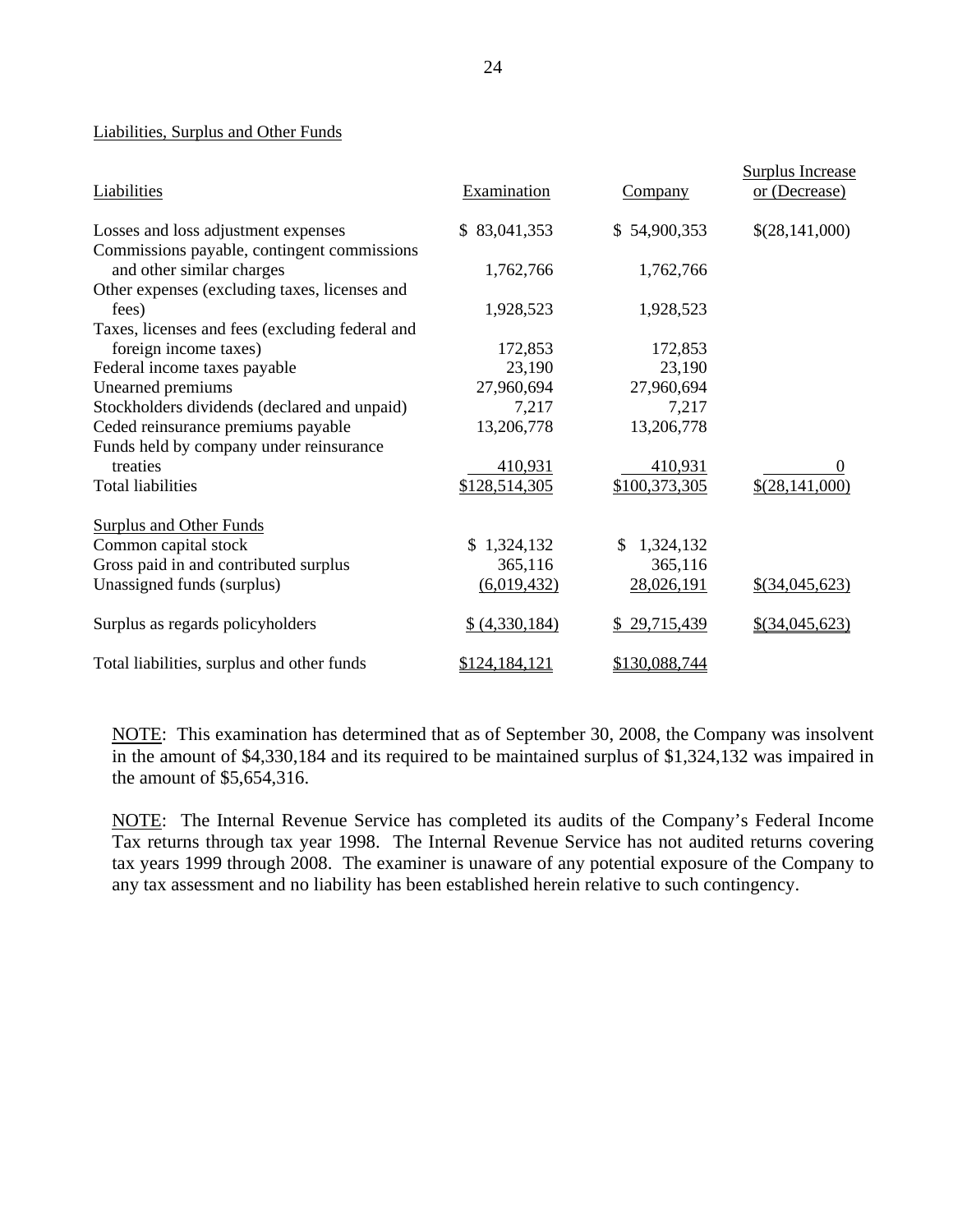## **4. LOSSES AND LOSS ADJUSTMENT EXPENSES**

<span id="page-26-0"></span>The examination liability for the captioned items of \$83,041,353 is \$28,141,000 more than the \$54,900,353 reported by the Company in its September 30, 2008, filed quarterly statement. The examination has estimated a deficiency in the Company's defense and cost containment reserve of \$6.5 million, which is included in the indicated deficiency of \$28.1 million for the Company's loss and loss adjustment expense reserves.

The examination analysis of the loss and loss adjustment expense reserves was conducted in accordance with generally accepted actuarial principles and was based on statistical information contained in the Company's internal records and in its filed annual statements.

It should be noted that there were a number of issues with the Company's data, which would have a distortive effect on the paid and outstanding losses and loss adjustment expenses reported in Schedule P of the Company's financial statements, as follows:

a. Other Items Not Allocated – As noted in Item H(i) of this report, the Company reported anticipated salvage and subrogation on bulk settlements that had not been allocated to specific claims as an admitted asset. As a result of the incorrect reporting of other items not allocated, losses paid was understated by \$4,040,173, and losses outstanding was overstated by \$1,217,374.

It is recommended that the Company report bulk settlements not allocated to specific claims as losses paid. Additionally, it is recommended that the Company report anticipated salvage and subrogation on bulk settlements as an offset to losses outstanding.

- b. Allocation of General Overhead Expenses to TPA Business As noted in Item D of this report, during the period January 1, 2005 – September 30, 2008, the Company allocated \$24,947,555 of general overhead expenses out of underwriting expenses and into other income under the caption "Claim Servicing Income (Loss)." The amount of expenses allocated to the TPA business appears to be excessive as the income on this business was only \$5,321,024 during the same period. As a result of the incorrect allocation of general expenses to the TPA business, losses and loss adjustment expenses paid appear to have been understated, which would affect the calculation of incurred but not reported losses and loss adjustment expenses.
- c. Unpaid Loss Adjustment Expenses for TPA Business The TPA contracts require that in the event of contract termination, Country-Wide will administer the existing claims until their ultimate settlement. The Company does not report any liability for its obligations to administer and settle the open TPA claims as of the examination date. The Company stated that it had some fee income due under these contracts to offset the future expenses; however, it was noted that the only fee income that was not recorded as of the examination date was \$311,490 from the Ocean Harbor Account. As a result of the failure to accrue for the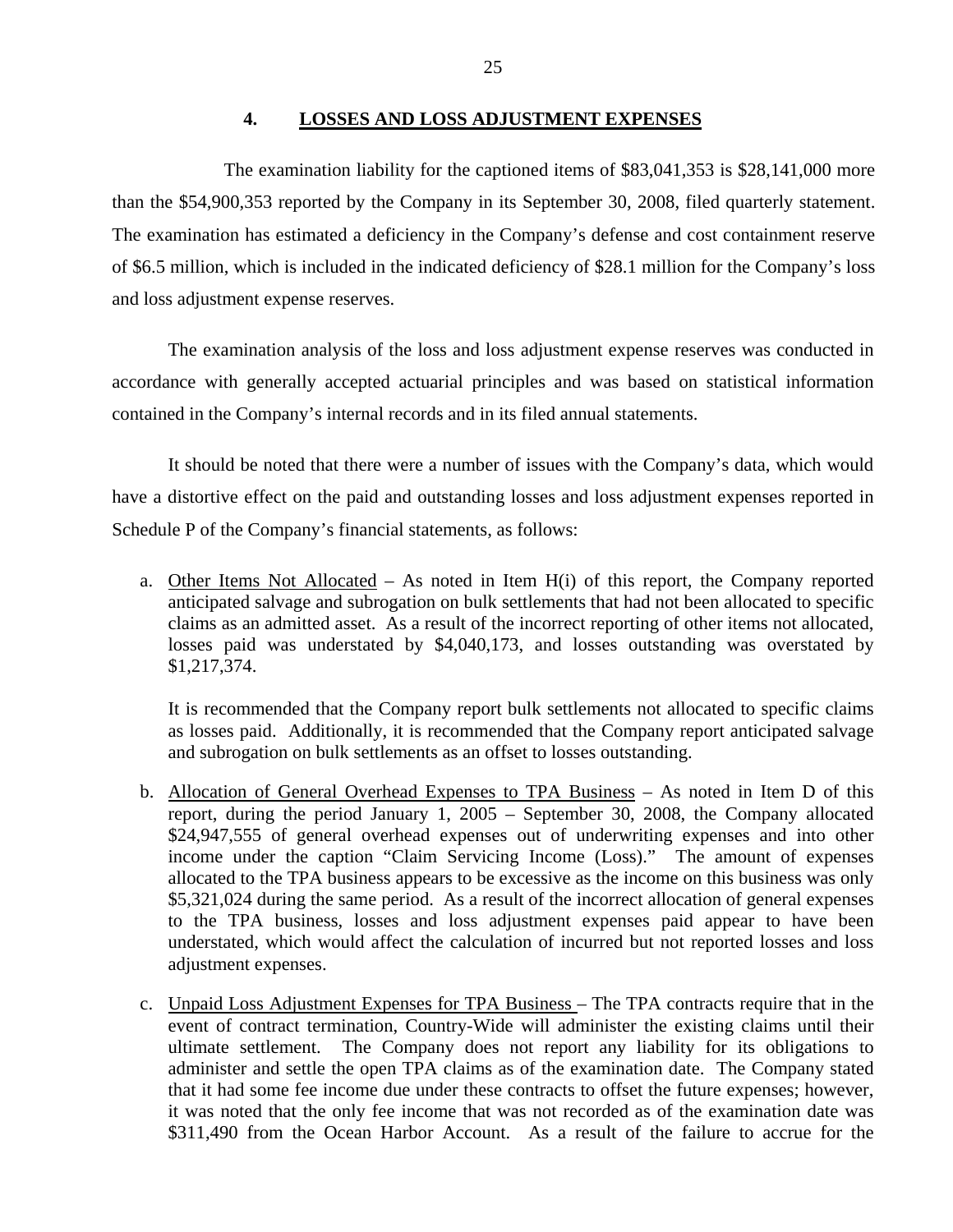<span id="page-27-0"></span>administration of the open claims on the TPA business, loss adjustment expenses outstanding has been understated.

It is recommended that the Company establish an appropriate loss adjustment expense reserve for the administration of its TPA business.

d. Unpaid Loss Adjustment Expenses for Services to be Performed by the In-House Law Firms – the Company reports all payments to the in-house law firms for loss adjustment services to the most recent accident year, regardless of the date that the underlying claims are incurred and reports no reserve for unpaid loss adjustment expenses for the administration of the open claims. The Company claims that no reserve is necessary as the in-house law firms have provided a guarantee to administer the open claims at no additional cost and considers the legal fees to be "prepaid" in the year that the accident occurs.

Upon review of the service agreements between the Company and the law firms, it was noted that no such guarantee is stated in the agreements. Further, a review indicated that the law firms would not have sufficient assets to provide these legal services to the Company if Country-Wide went into runoff and was no longer able to actually pay the salaries of the law firms' personnel.

It is recommended that the Company allocate payments to the in-house law firms for loss adjustment services to the accident years that the underlying claims are incurred rather than reporting all payments to the most recent accident year. Additionally, it is recommended that the Company cease considering legal expenses for open claims handled by the in-house law firms to be prepaid and establish an adequate loss adjustment expense reserve for the administration of its outstanding claims by its in-house law firms pursuant to the provisions of Section 1303 of the New York Insurance Law and SSAP No. 55.

e. Statistical Reserving – the Company uses a method that it refers to as "statistical reserving" for setting its case reserves. This generally involves setting up a pre-established reserve figure, depending on the type of claim, which is not changed until the claim is about to settle or a determination is made that the Company has no liability. This methodology tends to distort case reserve development and makes loss reserve forecasting more problematic.

It is recommended that the Company establish a case reserving system where these reserves are regularly updated with the most recent information.

## **5. OTHER AMOUNTS RECEIVABLE UNDER REINSURANCE CONTRACTS**

The examination admitted asset of \$693,206 is \$4,340,100 less than the \$5,033,306 reported by the Company in its September 30, 2009 filed quarterly statement for this asset.

Both the Company's quota share and excess of loss treaties contained profit commission provisions under which the reinsurer would pay a percent of its profits to the Company. The Company reported a receivable of \$4,340,100 under its quota share treaties and \$693,206 under its excess of loss treaties.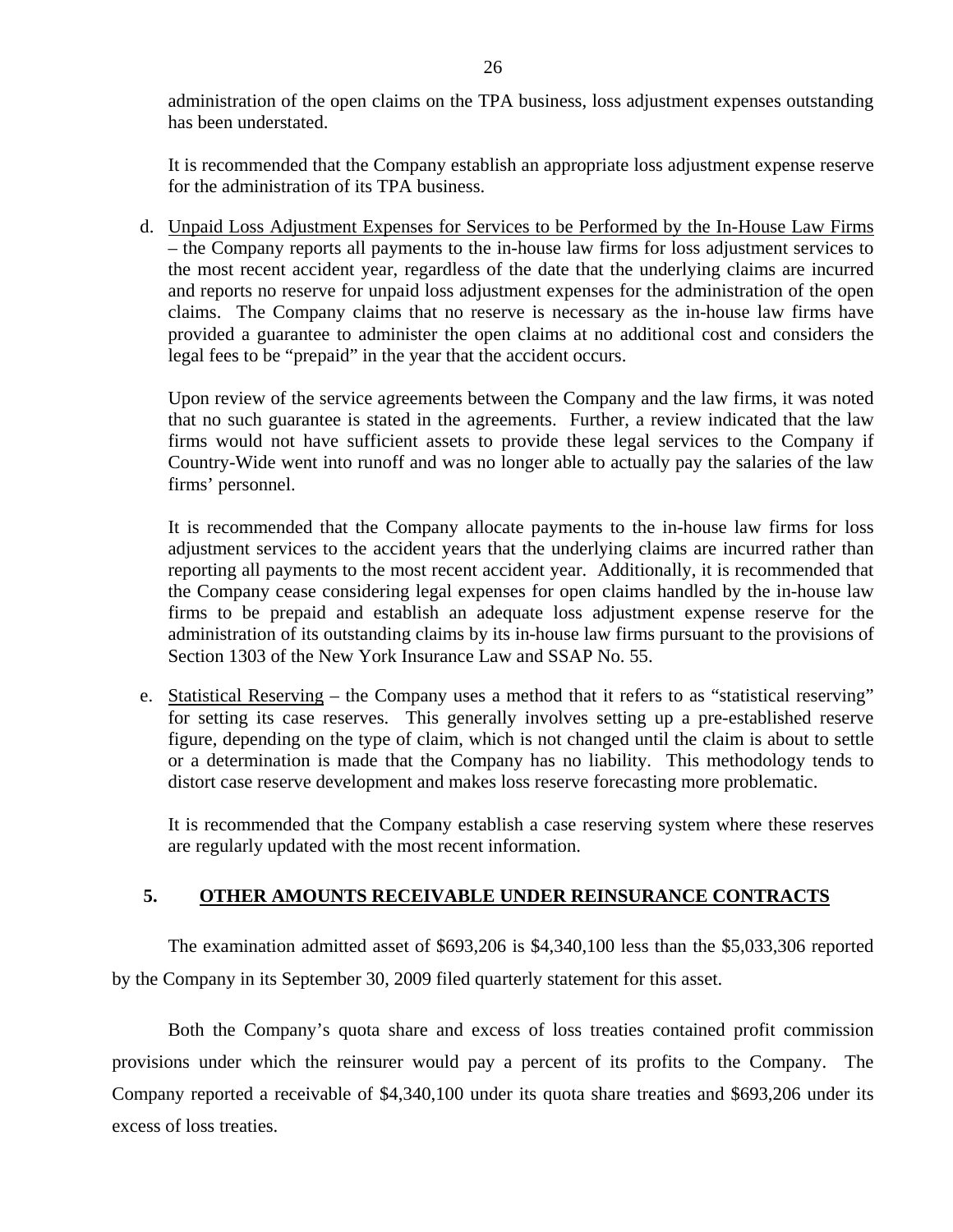<span id="page-28-0"></span>The examination reviewed the \$4,340,100 receivable under the quota share treaties and based on the revised loss reserve figures, discussed in Section 4, concluded that the Company would ultimately not receive a profit commission under these contracts.

#### **6. TERRITORIAL AND TAKE OUT CREDITS**

The examination admitted asset of \$699,709 is \$1,564,523 less than the \$2,264,232 reported by the Company as of September 30, 2008.

In New York State, private passenger automobile insurers can earn, buy and under certain circumstances sell credits that reduce or offset the amount of assignments required by the New York Automobile Insurance Plan ("NYAIP"). There are three types of credits: territorial credits, youthful operator credits, and take-out credits. The Company writes primarily in the New York City area, and as a result, it earns and receives these credits. The Company indicated that it receives more credits than it actually needs to offset the assignments. In 2002, the Company was approved by the Department to act as a depopulation pool mechanism, which allowed it to sell the excess credits it has accumulated. The admitted asset reported by the Company represents an accrual of the value of the excess credits that the Company has accumulated and that may be sold to credit buyers.

The Company has a contract with one credit buyer, which provides that the buyer will purchase all eligible credits generated by the Company up to the amount required to reduce the buyer's estimated NYAIP final quota to zero. The credits are not finalized until October of the following year, upon receipt of a final quota report from AIPSO. Until the AIPSO report is received, there is no way to determine the number or price of the credits that the Company will ultimately be able to sell to the buyer. The examination admitted asset of \$669,709 represents the 2007 territorial credits, which amount was finalized in October 2008 and which the credit buyer was contractually obligated to purchase. The remaining balance reported by the Company represents an estimated accrual for the sale of credits for which it does not have a guaranteed contract and an additional accrual for 2008 territorial credits from the credit buyer with the guaranteed contract, which will not be finalized until the following year. As the remaining balances are either not guaranteed or not determinable at the examination date, these balances do not qualify as admitted assets pursuant to the provisions of Section 1301(a) of the New York Insurance Law.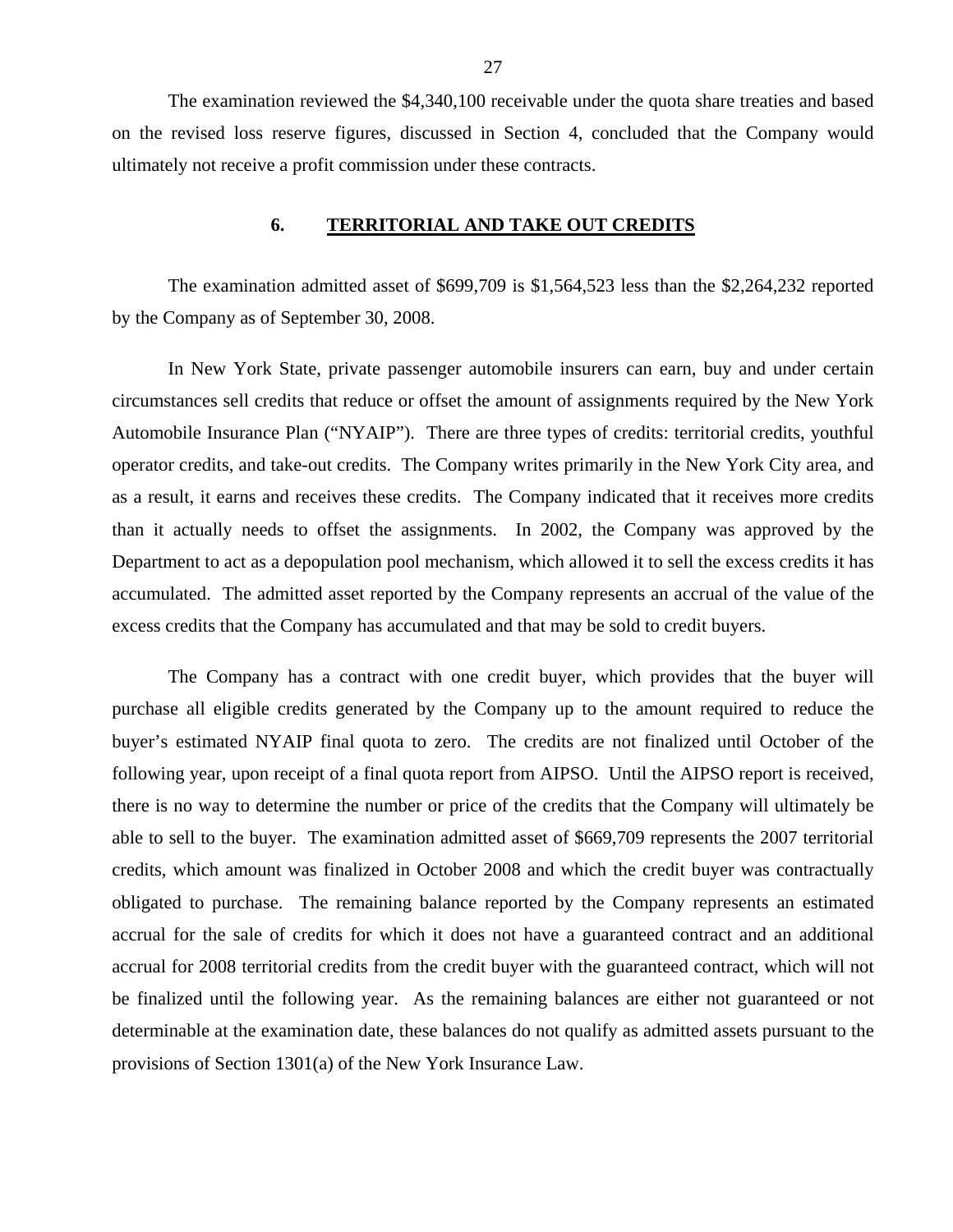<span id="page-29-0"></span>Based on the above, the remaining receivable in the amount of \$1,564,523 should be written off pursuant to Section 1302(b) of the New York Insurance Law which states in part:

> All non-admitted assets and all other assets of doubtful value or character included as ledger or non-ledger assets in any statement by an insurer to the superintendent, or in any examiners report to him, shall also be reported, to the extent of the value disallowed, as deductions from the gross assets of such insurer....

It is recommended that the Company only admit amounts due for the sale of excess credits when the specific amount of credits to be sold and the actual price is known pursuant to Section 1301(a) of the New York Insurance Law.

## **7. CONCLUSION**

The examination has determined that as of September 30, 2008, the Company was insolvent in the amount of \$4,330,184 and its required to be maintained surplus of \$1,324,132 was impaired in the amount of \$5,654,316.

It is additionally noted that the amount of the Company's insolvency may be greater than indicated for the following reasons:

- 1. The Company did not establish a liability for the expenses that will be needed to settle the claims that the Country-Wide is obligated to service under its TPA contracts (this is noted in Section 4 of this report). The examination has included an estimated liability to service the TPA business; however, it is based on very limited data.
- 2. The Company may have understated its loss adjustment expenses by overallocating its general expenses to its TPA line of business as noted in Section 2D and Section 4 of this report). The examinations reliance on the data resulting from this allocation may have resulted in an understatement of the Company's loss and loss adjustment expense liability.

There was insufficient information for the examination to adjust these allocations.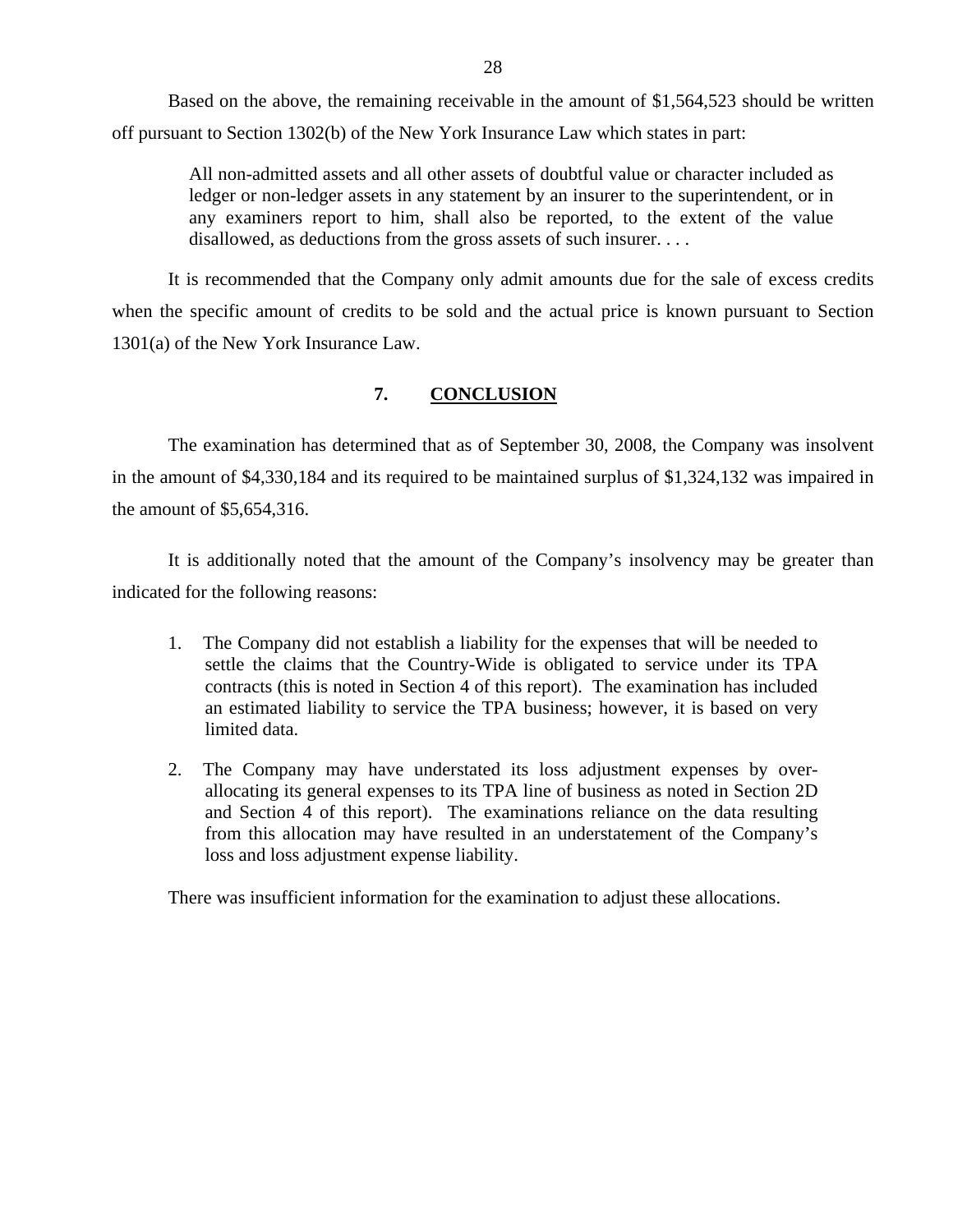## 29

## **8. SUMMARY OF COMMENTS AND RECOMMENDATIONS**

#### <span id="page-30-0"></span>ITEM

#### PAGE NO.

## A. Insolvency

This examination has determined that as of September 30, 2008, the Company was insolvent in the amount of \$4,330,184 and it's required to be maintained surplus of \$1,324,132 was impaired in the amount of \$5,654,316. 1, 24, 28

## B. TPA Line of Business

- i. It is recommended that the Company report the Reimbursements from Law Firms on the appropriate income statement lines. 7
- ii. It is recommended that the Company submit to the Department a supplement to its existing plan for engaging in TPA programs consistent with the standards of Section 1610(b) of the New York Insurance Law. The plan should include an equitable methodology for allocating its general expenses to the TPA line of business in conformity with Department Regulation 30 and should address each of the four items noted in Section 1610(b) of the New York Insurance Law. 9

## C. Law Firms

- i. It is recommended that the Company obtain the Department's nondisapproval pursuant to the provisions of Section 1505(d) of the New York Insurance Law for an amendment to the J&K agreement to reflect the services provided by the Company to J&K in connection with the law firms outside business. 14
- ii. It is recommended that the Company update the allocation agreements with J&K and CK&H. 14
- iii. It is recommended that Mr. Jaffe not sign an amended allocation agreement on behalf of the Company. 15
- iv. It is recommended that the Company conduct all transactions with affiliates in accordance with Section 1505(a) of the New York Insurance Law. 16
- v. It is recommended that the Company no longer pay J&K for subrogation work performed by the Company's own employees. 16
- vii. It is recommended that the Company take the necessary steps to 17 maintain the appropriate documentation supporting the law firm reimbursements in order to be in compliance with Section 1505(b) of the New York Insurance Law.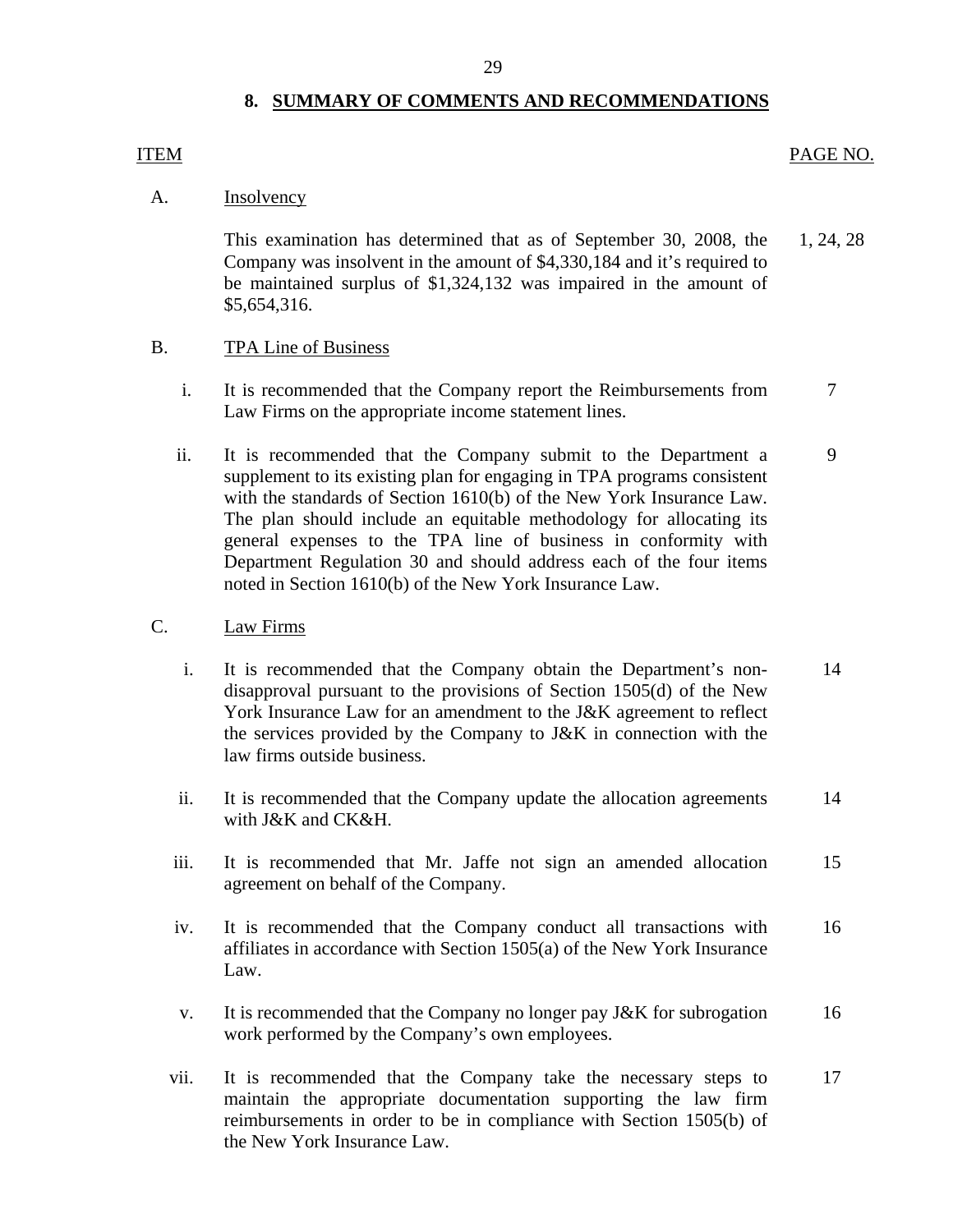## D. Accounts and Records

- i. It is recommended that the Company comply with SSAP No. 55 20 paragraph 12 and the instructions to the annual statement when reporting estimated salvage and subrogation recoverables.
- ii. It is recommended that the Company not defer the recognition of paid 20 losses to future periods.
- iii. It is recommended that the Company restate balance sheet items in 20 Schedule F, Part 8 to identify the effects of reinsurance on the balance sheet.
- iv. It is recommended that the Company in the future complete Schedule Y, 21 Part 2 to identify transactions with its affiliates.
- v. It is recommended that the Company only utilize licensed independent 22 adjustors in providing claim servicing services to other insurance companies.

## E. Loss and Loss Adjustment Expenses

- i. It is recommended that the Company report bulk settlements not 25 allocated to specific claims as losses paid.
- ii. It is recommended that the Company report anticipated salvage and 25 subrogation on bulk settlements as an offset to losses outstanding.
- iii. It is recommended that the Company establish an appropriate loss 26 adjustment expense reserve for the administration of its TPA business.
- iv. It is recommended that the Company allocate payments to the in-house 26 law firms for loss adjustment services to the accident years that the underlying claims are incurred rather than reporting all payments to the most recent accident year.
- v. It is recommended that the Company cease considering legal expenses 26 for open claims handled by the in-house law firms to be prepaid and set up an adequate loss adjustment expense reserve for the administration of its outstanding claims pursuant to the provisions of Section 1303 of the New York Insurance Law and SSAP No. 55.
- vi. It is recommended that the Company establish a case reserving system 26 where these reserves are regularly updated with the most recent information.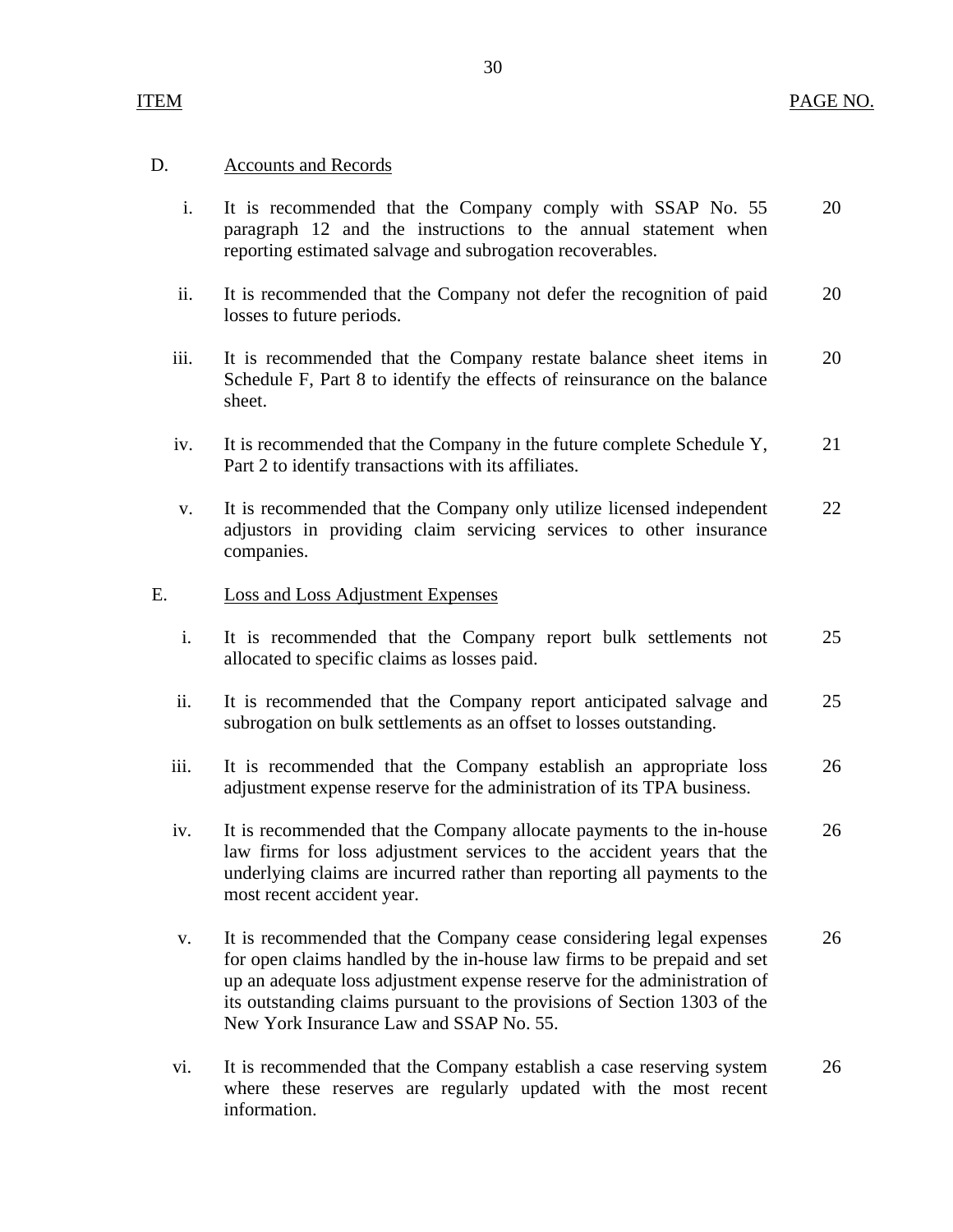## F. Territorial and Take-Out Credits

It is recommended that the Company only admit amounts due for the 28 sale of excess credits when the specific amount of credits to be sold and the actual price is known pursuant to Section 1301(a) of the New York Insurance Law.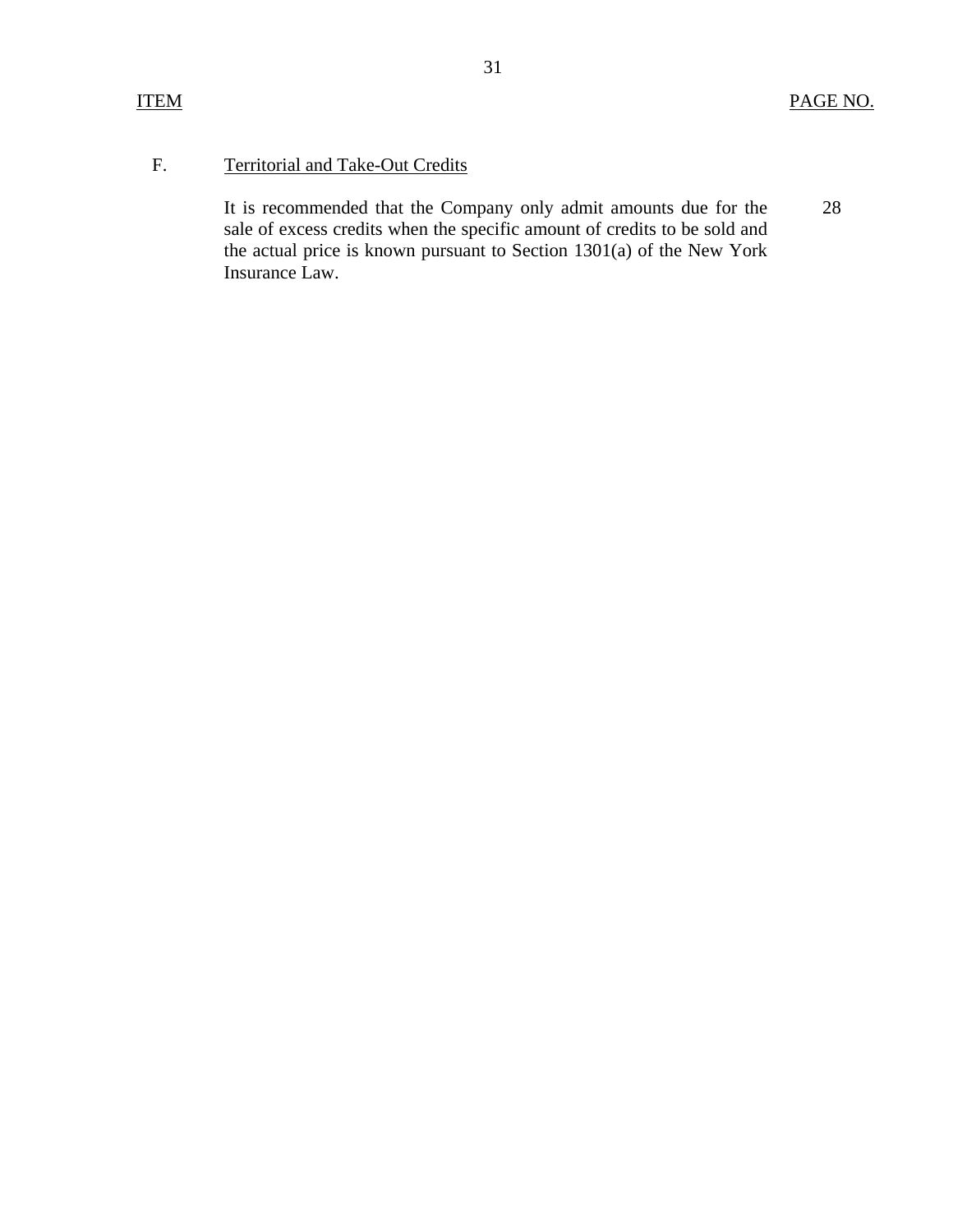Respectfully submitted,

 $\sqrt{s}$ 

 Lamin Jammeh Senior Insurance Examiner

## STATE OF NEW YORK ) )SS:  $\mathcal{L}$ COUNTY OF NEW YORK )

LAMIN JAMMEH, being duly sworn, deposes and says that the foregoing report, subscribed by him, is true to the best of his knowledge and belief.

 $\sqrt{s}$ 

Lamin Jammeh

Subscribed and sworn to before me

this  $\_\_\_\_\_$  day of  $\_\_\_\_\_\_$ , 2010.